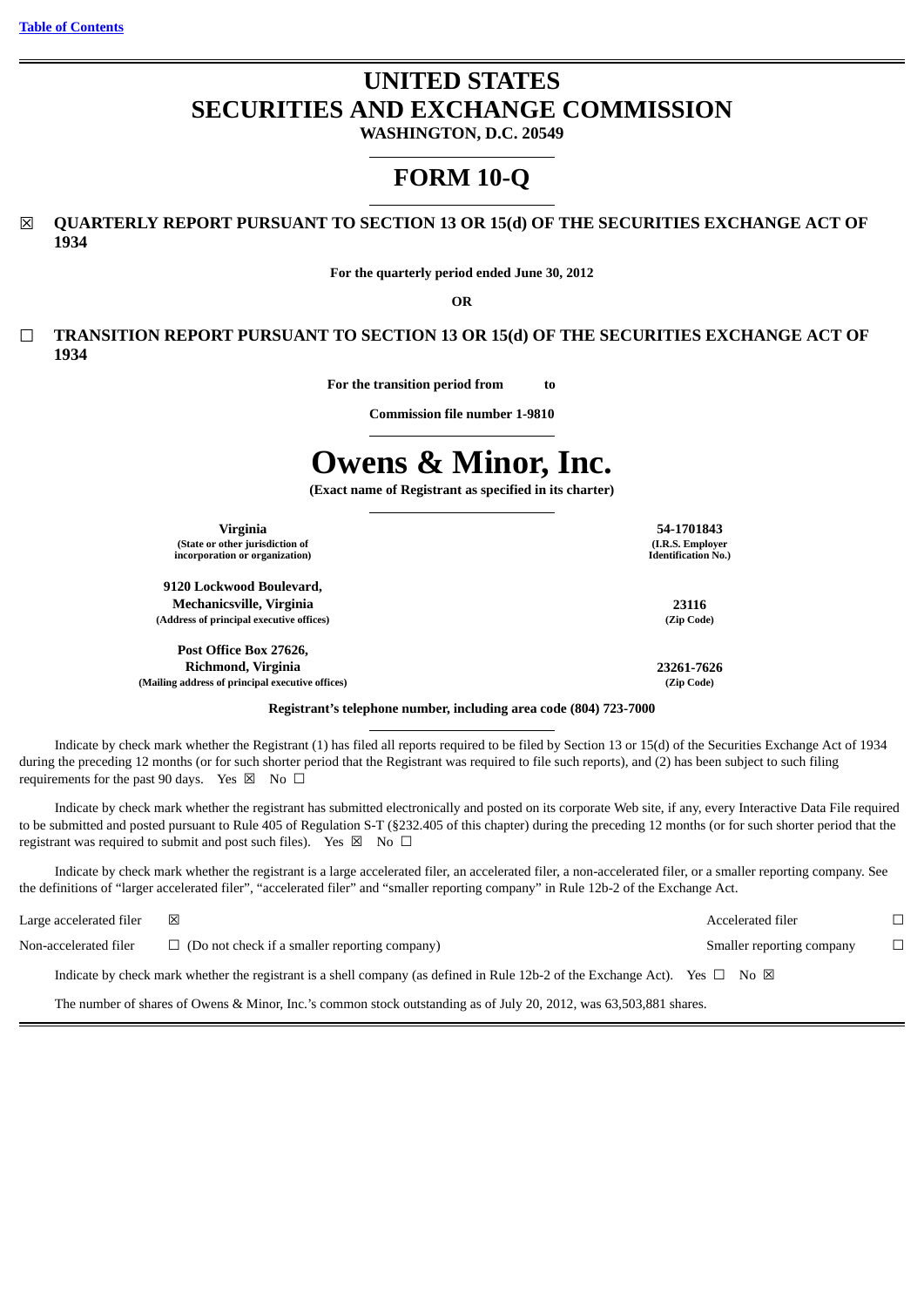### **Owens & Minor, Inc. and Subsidiaries Index**

### <span id="page-1-0"></span>**Part I. Financial Information**

| Item 1.                    | <b>Financial Statements</b>                                                                        |                |
|----------------------------|----------------------------------------------------------------------------------------------------|----------------|
|                            | Consolidated Statements of Income—Three and Six Months Ended June, 2012 and 2011                   | 3              |
|                            | Consolidated Statements of Comprehensive Income—Three and Six Months Ended June 30, 2012 and 2011  | 4              |
|                            | Consolidated Balance Sheets-June 30, 2012 and December 31, 2011                                    | 5              |
|                            | Consolidated Statements of Cash Flows-Six Months Ended June 30, 2012 and 2011                      | 6              |
|                            | Consolidated Statements of Changes in Equity—Six Months Ended June 30, 2012 and 2011               | $\overline{7}$ |
|                            | <b>Notes to Consolidated Financial Statements</b>                                                  | 8              |
| Item 2.                    | Management's Discussion and Analysis of Financial Condition and Results of Operations              | 19             |
| Item 3.                    | <b>Quantitative and Qualitative Disclosures About Market Risk</b>                                  | 24             |
| Item 4.                    | <b>Controls and Procedures</b>                                                                     | 25             |
| Part II. Other Information |                                                                                                    |                |
| Item 1.                    | <b>Legal Proceedings</b>                                                                           | 25             |
| Item 1A.                   | <b>Risk Factors</b>                                                                                | 25             |
| Item 2.                    | Unregistered Sales of Equity Securities, Use of Proceeds and Issuer Purchases of Equity Securities | 25             |
| Item 6.                    | <b>Exhibits</b>                                                                                    | 26             |

2

**Page**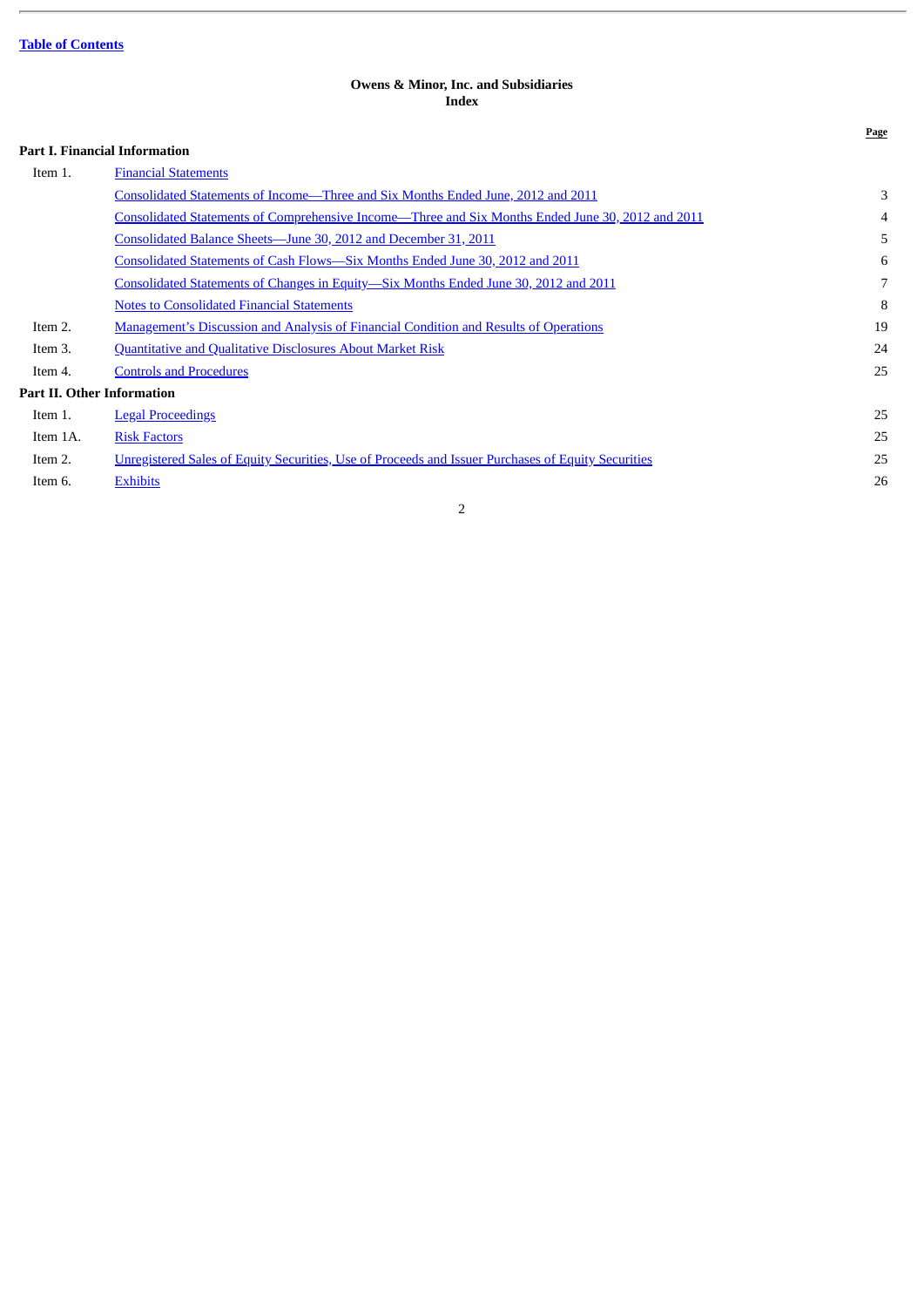### **Part I. Financial Information**

<span id="page-2-1"></span><span id="page-2-0"></span>**Item 1. Financial Statements**

### **Owens & Minor, Inc. and Subsidiaries Consolidated Statements of Income** *(unaudited)*

|                                               | Three Months Ended June 30, |              |             | <b>Six Months Ended June 30,</b> |
|-----------------------------------------------|-----------------------------|--------------|-------------|----------------------------------|
| (in thousands, except per share data)         | 2012                        | 2011         | 2012        | 2011                             |
| Net revenue                                   | \$2,185,444                 | \$2,131,448  | \$4,403,326 | \$4,255,263                      |
| Cost of goods sold                            | 1,974,015                   | 1,915,382    | 3,977,569   | 3,828,422                        |
| Gross margin                                  | 211,429                     | 216,066      | 425,757     | 426,841                          |
| Selling, general, and administrative expenses | 150,288                     | 156,321      | 305,860     | 307,294                          |
| Depreciation and amortization                 | 8,515                       | 8,249        | 17,093      | 17,016                           |
| Other operating (income) loss, net            | (551)                       | 457          | (2,245)     | 495                              |
| <b>Operating earnings</b>                     | 53,177                      | 51,039       | 105,049     | 102,036                          |
| Interest expense, net                         | 3,487                       | 3,020        | 6,909       | 6,737                            |
| Income before income taxes                    | 49,690                      | 48,019       | 98,140      | 95,299                           |
| Income tax provision                          | 19,577                      | 18,855       | 38,667      | 37,395                           |
| Net income                                    | 30,113<br>S.                | 29,164<br>S. | 59,473      | 57,904                           |
| Net income per common share:                  |                             |              |             |                                  |
| Basic                                         | $\mathbb{S}$<br>0.48        | \$<br>0.46   | \$<br>0.94  | \$<br>0.91                       |
| <b>Diluted</b>                                | \$<br>0.48                  | 0.46<br>S.   | \$<br>0.94  | \$<br>0.91                       |
| Cash dividends per common share               | \$<br>0.22                  | 0.20<br>\$   | \$<br>0.44  | \$<br>0.40                       |

See accompanying notes to consolidated financial statements.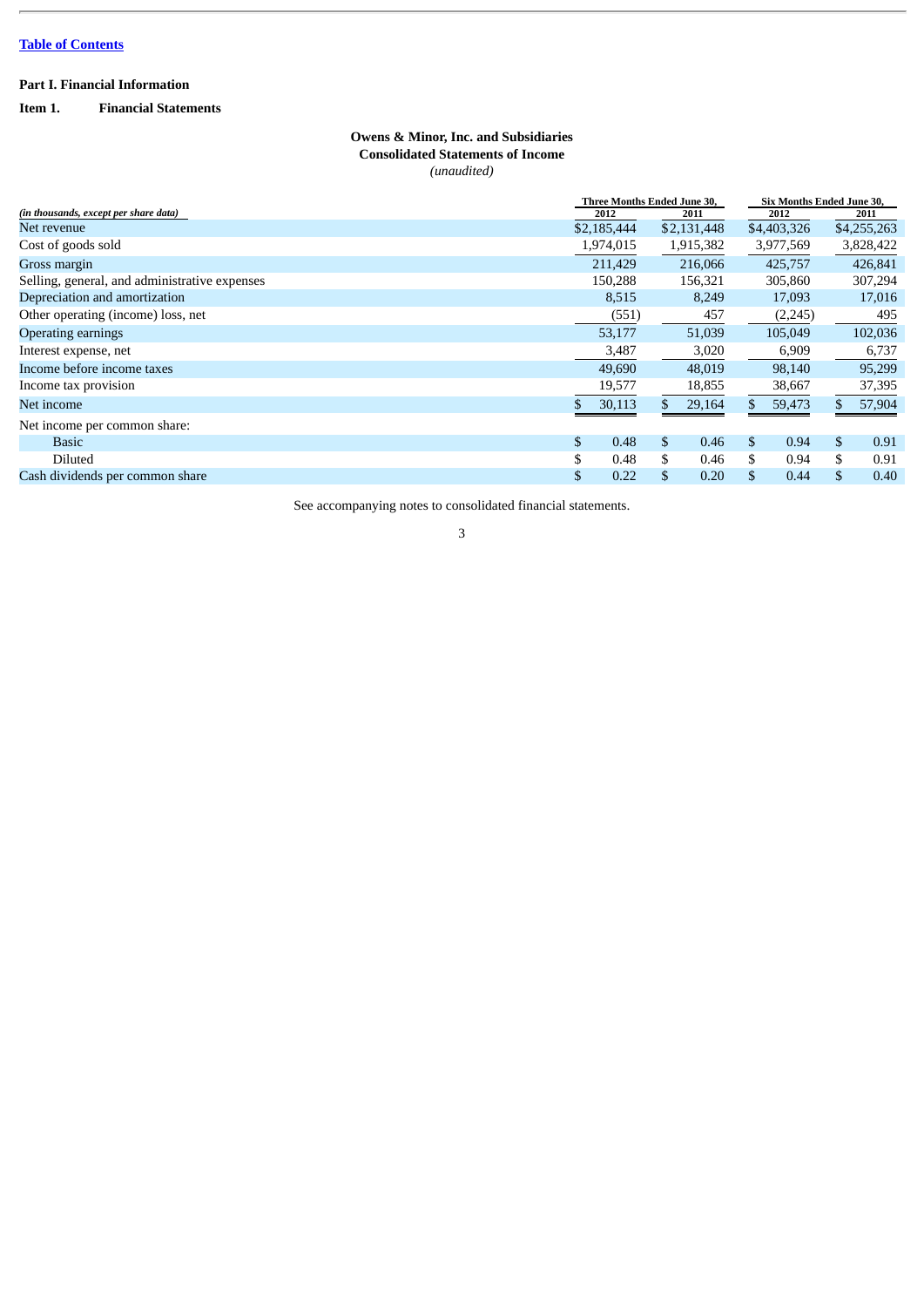### **Owens & Minor, Inc. and Subsidiaries Consolidated Statements of Comprehensive Income**

*(unaudited)*

<span id="page-3-0"></span>

|                                                                                                 | Three Months Ended June 30, |        | Six Months Ended June 30, |        |
|-------------------------------------------------------------------------------------------------|-----------------------------|--------|---------------------------|--------|
| (in thousands)                                                                                  | 2012                        | 2011   | 2012                      | 2011   |
| Net income                                                                                      | 30,113                      | 29,164 | \$59,473                  | 57,904 |
| Other comprehensive income, net of tax:                                                         |                             |        |                           |        |
| Amounts recognized in net periodic benefit cost (net of income tax expense - \$92 and \$317 in  |                             |        |                           |        |
| 2012 and \$116 and \$171 in 2011)                                                               | 145                         | 181    | 496                       | 267    |
| Amounts recognized in interest expense, net (net of income tax benefit - \$8 and \$16 for 2012) |                             |        |                           |        |
| and \$8 and \$16 for 2011)                                                                      | $\left(11\right)$           | (13)   | (24)                      | (25)   |
| Other comprehensive income                                                                      | 134                         | 168    | 472                       | 242    |
| Comprehensive income                                                                            | 30.247                      | 29.332 | \$59.945                  | 58,146 |

See accompanying notes to consolidated financial statements.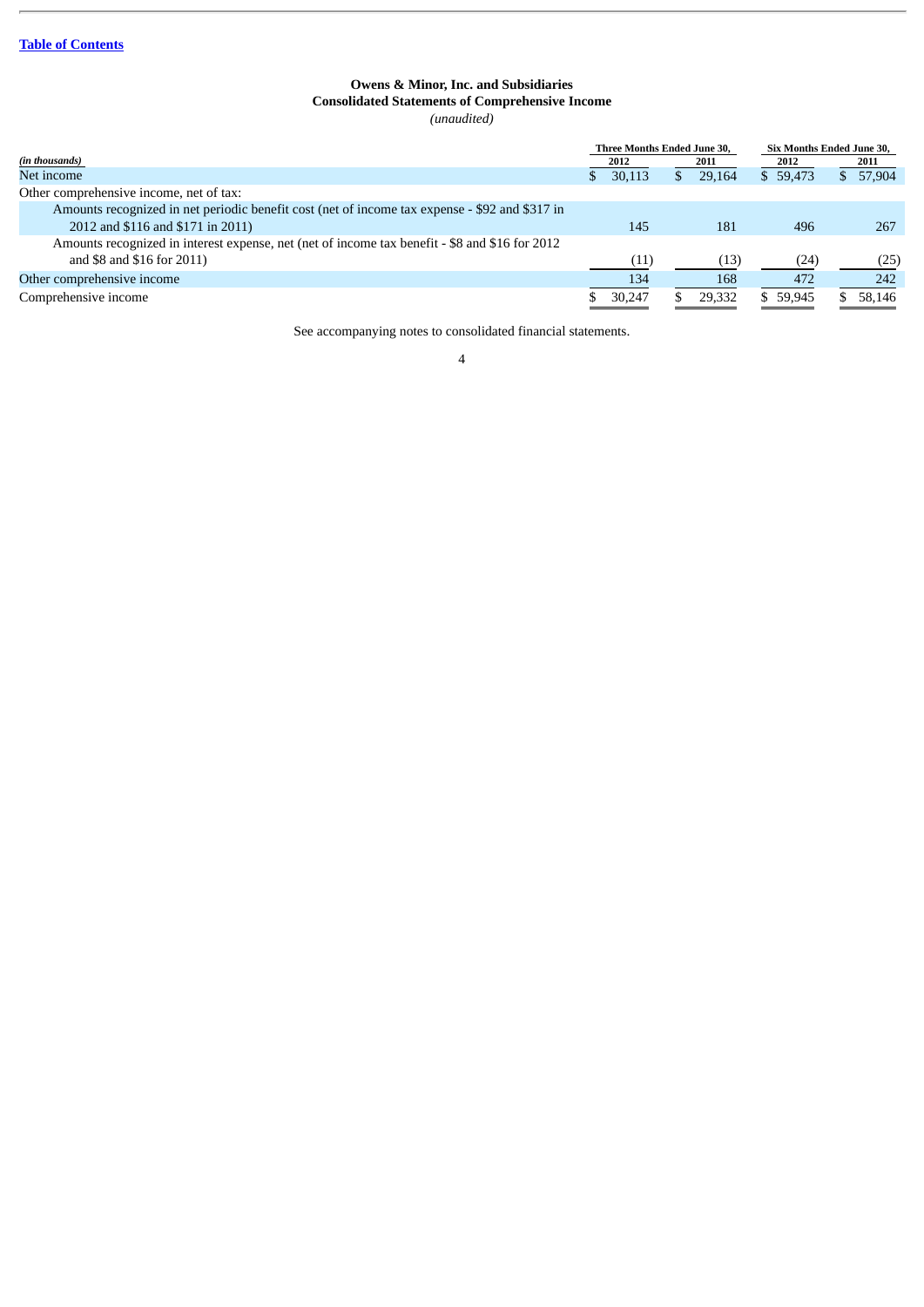### **Owens & Minor, Inc. and Subsidiaries Consolidated Balance Sheets**

*(unaudited)*

<span id="page-4-0"></span>

| (in thousands, except per share data)                                                                                                     | <b>June 30,</b><br>2012 | December 31,<br>2011 |
|-------------------------------------------------------------------------------------------------------------------------------------------|-------------------------|----------------------|
| Assets                                                                                                                                    |                         |                      |
| <b>Current assets</b>                                                                                                                     |                         |                      |
| Cash and cash equivalents                                                                                                                 | \$224,937               | \$135,938            |
| Accounts and notes receivable, net of allowances of \$15,259 and \$15,622                                                                 | 485,249                 | 506,758              |
| Merchandise inventories                                                                                                                   | 748,847                 | 806,366              |
| Other current assets                                                                                                                      | 72,346                  | 76,763               |
| <b>Total current assets</b>                                                                                                               | 1,531,379               | 1,525,825            |
| Property and equipment, net of accumulated depreciation of \$110,957 and \$102,904                                                        | 103,889                 | 108,061              |
| Goodwill, net                                                                                                                             | 248,498                 | 248,498              |
| Intangible assets, net                                                                                                                    | 21,018                  | 22,142               |
| Other assets, net                                                                                                                         | 50,640                  | 42,289               |
| <b>Total assets</b>                                                                                                                       | \$1,955,424             | \$1,946,815          |
| <b>Liabilities and equity</b>                                                                                                             |                         |                      |
| <b>Current liabilities</b>                                                                                                                |                         |                      |
| Accounts payable                                                                                                                          | \$<br>559,718           | \$ 575,793           |
| Accrued payroll and related liabilities                                                                                                   | 17,738                  | 20,668               |
| Deferred income taxes                                                                                                                     | 37,879                  | 42,296               |
| Other accrued liabilities                                                                                                                 | 92,462                  | 93,608               |
| <b>Total current liabilities</b>                                                                                                          | 707,797                 | 732,365              |
| Long-term debt, excluding current portion                                                                                                 | 212,032                 | 212,681              |
| Deferred income taxes                                                                                                                     | 25,467                  | 21,894               |
| Other liabilities                                                                                                                         | 60,165                  | 60,658               |
| <b>Total liabilities</b>                                                                                                                  | 1,005,461               | 1,027,598            |
| <b>Commitments and contingencies</b>                                                                                                      |                         |                      |
| Equity                                                                                                                                    |                         |                      |
| Owens & Minor, Inc. shareholders' equity:                                                                                                 |                         |                      |
| Preferred stock, par value \$100 per share, authorized - 10,000 shares, Series A Participating Cumulative Preferred<br>Stock: none issued |                         |                      |
| Common stock, par value \$2 per share; authorized - 200,000 shares; issued and outstanding - 63,504 shares and                            |                         |                      |
| 63,449 shares                                                                                                                             | 127,008                 | 126,900              |
| Paid - in capital                                                                                                                         | 184,627                 | 179,052              |
| Retained earnings                                                                                                                         | 644,220                 | 619,629              |
| Accumulated other comprehensive loss                                                                                                      | (7,022)                 | (7, 494)             |
| Total Owens & Minor, Inc. shareholders' equity                                                                                            | 948,833                 | 918,087              |
| Noncontrolling interest                                                                                                                   | 1,130                   | 1,130                |
| <b>Total equity</b>                                                                                                                       | 949,963                 | 919,217              |
| <b>Total liabilities and equity</b>                                                                                                       | \$1,955,424             | \$1,946,815          |

See accompanying notes to consolidated financial statements.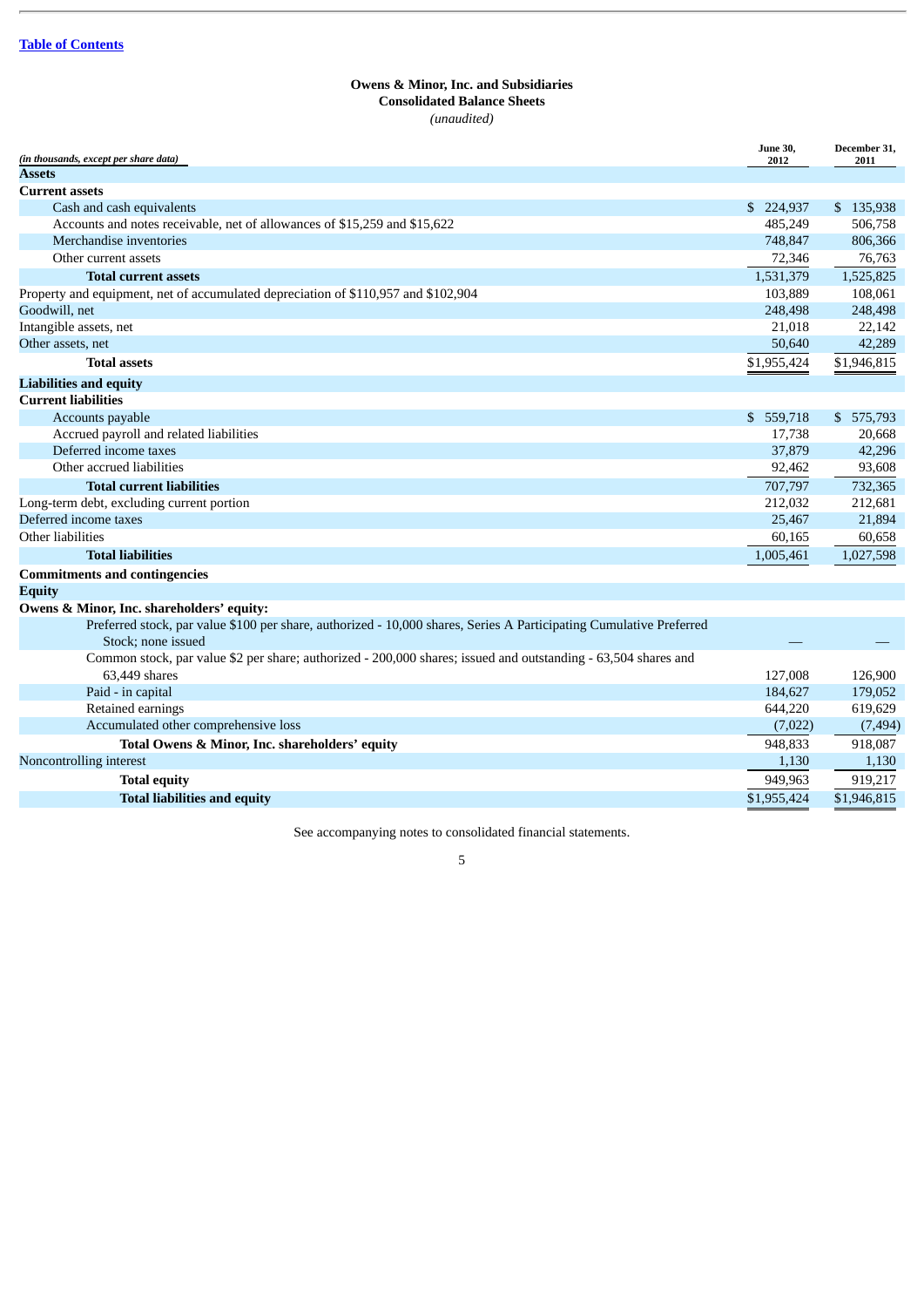### **Owens & Minor, Inc. and Subsidiaries Consolidated Statements of Cash Flows**

*(unaudited)*

<span id="page-5-0"></span>

|                                                                                                        | <b>Six Months Ended</b><br><b>June 30,</b> |           |
|--------------------------------------------------------------------------------------------------------|--------------------------------------------|-----------|
| (in thousands)                                                                                         | 2012                                       | 2011      |
| <b>Operating activities:</b>                                                                           |                                            |           |
| Net income                                                                                             | \$59,473                                   | \$57,904  |
| Adjustments to reconcile net income to cash provided by operating activities of continuing operations: |                                            |           |
| Depreciation and amortization                                                                          | 17,093                                     | 17,016    |
| Provision for LIFO reserve                                                                             | 5,223                                      | 11,265    |
| Share-based compensation expense                                                                       | 4,126                                      | 3,581     |
| Provision for losses on accounts and notes receivable                                                  | 270                                        | 758       |
| Pension contributions                                                                                  | $\overline{\phantom{0}}$                   | (543)     |
| Deferred income tax benefit                                                                            | (1, 146)                                   | (674)     |
| Changes in operating assets and liabilities:                                                           |                                            |           |
| Accounts and notes receivable                                                                          | 21,239                                     | (33,606)  |
| Merchandise inventories                                                                                | 52,296                                     | (42, 762) |
| Accounts payable                                                                                       | (16,075)                                   | 50,033    |
| Net change in other assets and liabilities                                                             | 684                                        | (23, 321) |
| Other, net                                                                                             | (404)                                      | 114       |
| Cash provided by operating activities of continuing operations                                         | 142,779                                    | 39,765    |
| <b>Investing activities:</b>                                                                           |                                            |           |
| Additions to property and equipment                                                                    | (5,460)                                    | (8,175)   |
| Additions to computer software and intangible assets                                                   | (12, 697)                                  | (5,573)   |
| Proceeds from sale of property and equipment                                                           | 115                                        | 44        |
| Cash used for investing activities of continuing operations                                            | (18, 042)                                  | (13,704)  |
| <b>Financing activities:</b>                                                                           |                                            |           |
| Cash dividends paid                                                                                    | (27,956)                                   | (25, 496) |
| Repurchases of common stock                                                                            | (7,500)                                    | (5,086)   |
| Financing costs paid                                                                                   | (1,303)                                    |           |
| Excess tax benefits related to share-based compensation                                                | 1,160                                      | 1,761     |
| Proceeds from exercise of stock options                                                                | 3,761                                      | 7,394     |
| Other, net                                                                                             | (3,900)                                    | (4,514)   |
| Cash used for financing activities of continuing operations                                            | (35, 738)                                  | (25, 941) |
| <b>Discontinued operations:</b>                                                                        |                                            |           |
| Operating cash flows                                                                                   |                                            | (139)     |
| Net cash used for discontinued operations                                                              |                                            | (139)     |
| Net increase (decrease) in cash and cash equivalents                                                   | 88,999                                     | (19)      |
| Cash and cash equivalents at beginning of period                                                       | 135,938                                    | 159,213   |
| Cash and cash equivalents at end of period                                                             | \$224,937                                  | \$159,194 |
| Supplemental disclosure of cash flow information:                                                      |                                            |           |
| Income taxes paid, net                                                                                 | \$38,113                                   | \$42,987  |
| Interest paid                                                                                          | 7,372<br>\$                                | \$7,445   |

See accompanying notes to consolidated financial statements.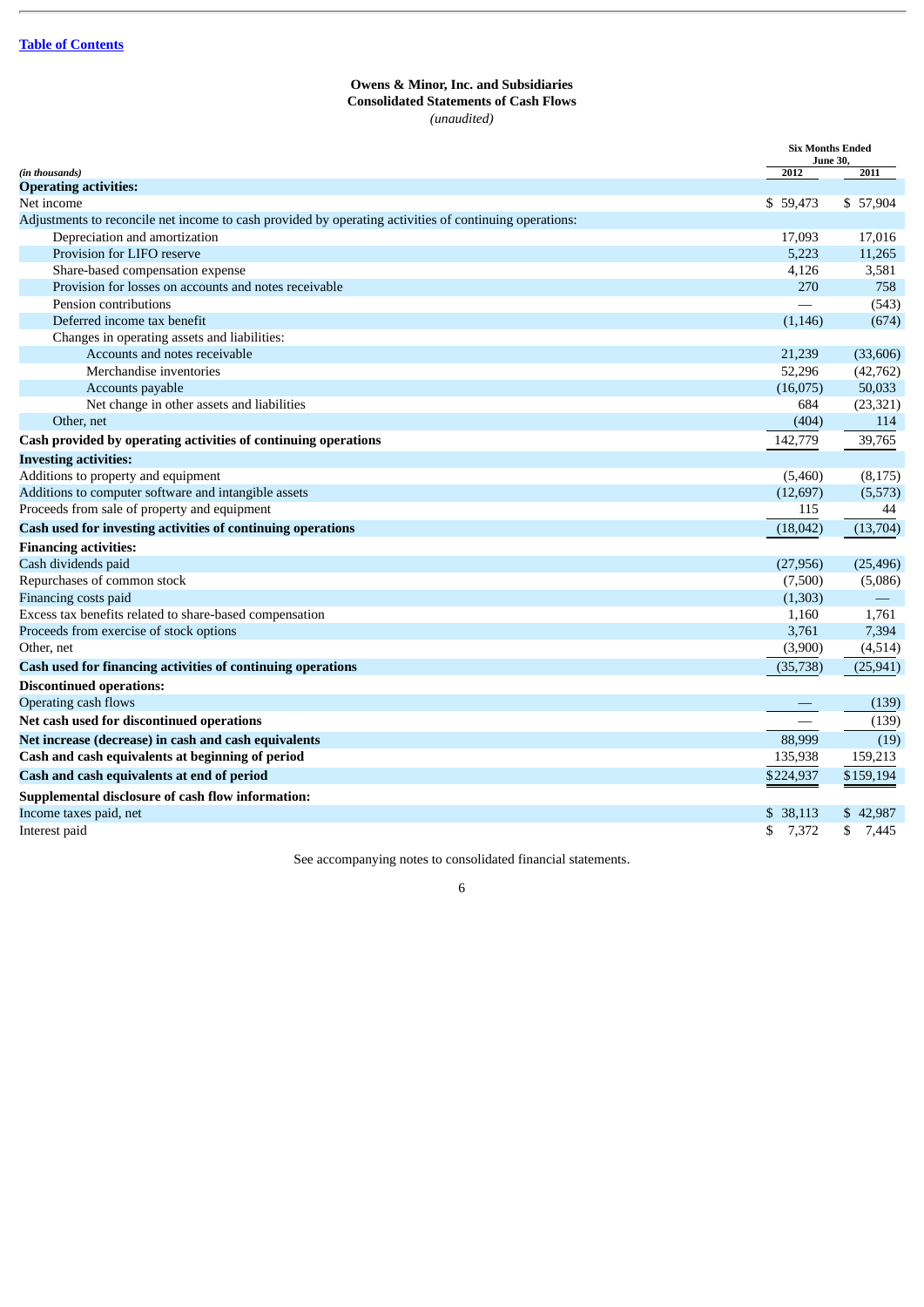### **Owens & Minor, Inc. and Subsidiaries Consolidated Statements of Changes in Equity**

*(unaudited)*

<span id="page-6-0"></span>

|                                                       | Owens & Minor, Inc. Shareholders' Equity |                                                      |                    |                             |    |                                               |                |                            |                        |
|-------------------------------------------------------|------------------------------------------|------------------------------------------------------|--------------------|-----------------------------|----|-----------------------------------------------|----------------|----------------------------|------------------------|
| (in thousands, except per share data)                 | Common<br><b>Shares</b><br>Outstanding   | Common<br><b>Stock</b><br>$$2\,\text{par}$<br>value) | Paid-In<br>Capital | <b>Retained</b><br>Earnings |    | Accumulated<br>Other<br>Comprehensive<br>Loss |                | Noncontrolling<br>Interest | <b>Total</b><br>Equity |
| Balance December 31, 2010                             | 63,433                                   | \$126,867                                            | \$165,447          | \$570,320                   | \$ | (5, 116)                                      | $\mathfrak{L}$ |                            | \$857,518              |
| Net income                                            |                                          |                                                      |                    | 57,904                      |    |                                               |                |                            | 57,904                 |
| Other comprehensive income                            |                                          |                                                      |                    |                             |    | 242                                           |                |                            | 242                    |
| Comprehensive income                                  |                                          |                                                      |                    |                             |    |                                               |                |                            | 58,146                 |
| Dividends declared (\$0.40 per share)                 |                                          |                                                      |                    | (25, 496)                   |    |                                               |                |                            | (25, 496)              |
| Shares repurchased and retired                        | (152)                                    | (303)                                                |                    | (4,783)                     |    |                                               |                |                            | (5,086)                |
| Share-based compensation expense, exercises and other | 488                                      | 975                                                  | 9,722              |                             |    |                                               |                |                            | 10,697                 |
| Balance June, 2011                                    | 63,769                                   | \$127,539                                            | \$175,169          | \$597,945                   | \$ | (4, 874)                                      | \$             |                            | \$895,779              |
| Balance December 31, 2011                             | 63,449                                   | \$126,900                                            | \$179,052          | \$619,629                   | \$ | (7, 494)                                      | S              | 1,130                      | \$919,217              |
| Net income                                            |                                          |                                                      |                    | 59,473                      |    |                                               |                |                            | 59,473                 |
| Other comprehensive income                            |                                          |                                                      |                    |                             |    | 472                                           |                |                            | 472                    |
| Comprehensive income                                  |                                          |                                                      |                    |                             |    |                                               |                |                            | 59,945                 |
| Dividends declared (\$0.44 per share)                 |                                          |                                                      |                    | (27, 895)                   |    |                                               |                |                            | (27, 895)              |
| Shares repurchased and retired                        | (256)                                    | (513)                                                |                    | (6,987)                     |    |                                               |                |                            | (7,500)                |
| Share-based compensation expense, exercises and other | 311                                      | 621                                                  | 5,575              |                             |    |                                               |                |                            | 6,196                  |
| Balance June 30, 2012                                 | 63,504                                   | 127,008                                              | \$184,627          | \$644,220                   | \$ | (7,022)                                       | ж              | 1,130                      | \$949,963              |

See accompanying notes to consolidated financial statements.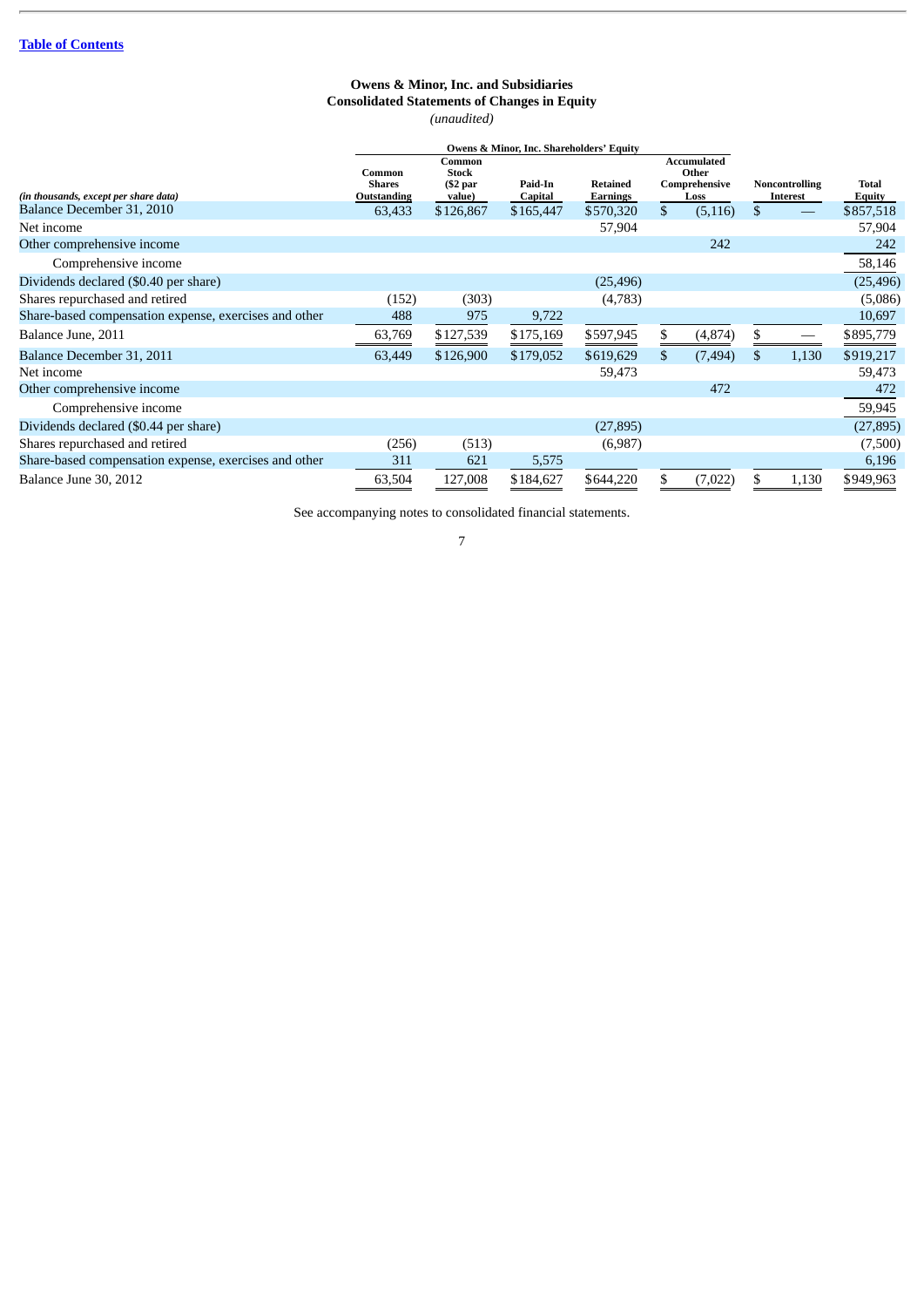**Owens & Minor, Inc. and Subsidiaries Notes to Consolidated Financial Statements** *(unaudited) (in thousands, unless otherwise indicated)*

#### <span id="page-7-0"></span>**1. Basis of Presentation and Use of Estimates**

#### *Basis of Presentation*

The accompanying unaudited consolidated financial statements include the accounts of Owens & Minor, Inc. and the subsidiaries it controls (we, us, or our) and contain all adjustments (which are comprised only of normal recurring accruals and use of estimates) necessary to conform with U.S. generally accepted accounting principles (GAAP). For the consolidated subsidiary in which our ownership is less than 100%, the outside stockholder's interest is presented as a noncontrolling interest. All significant intercompany accounts and transactions have been eliminated. The results of operations for interim periods are not necessarily indicative of the results expected for the full year.

Certain prior period amounts have been reclassified to conform to the current period presentation.

#### *Use of Estimates*

The preparation of consolidated financial statements in conformity with GAAP requires us to make assumptions and estimates that affect reported amounts and related disclosures. Actual results may differ from these estimates.

#### **2. Fair Value**

The carrying amounts of cash and cash equivalents, accounts receivable and accounts payable reported in the consolidated balance sheets approximate fair value due to the short-term nature of these instruments. The fair value of long-term debt is estimated based on quoted market prices or dealer quotes for the identical liability when traded as an asset in an active market (Level 1) or, if quoted market prices or dealer quotes are not available, on the borrowing rates currently available for loans with similar terms, credit ratings and average remaining maturities (Level 2). See Note 6 for the fair value of long-term debt.

Property held for sale is reported at estimated fair value less selling costs with fair value determined based on recent sales prices for comparable properties in similar locations (Level 2). Property held for sale of \$4.2 million at June 30, 2012, and December 31, 2011, is included in other assets, net, in the consolidated balance sheets. We are actively marketing the property for sale; however, the ultimate timing of sale is dependent on local market conditions.

### **3. Intangible Assets**

Intangible assets at June 30, 2012, and December 31, 2011, are as follows:

|                              | Customer<br><b>Relationships</b> | Other<br><b>Intangibles</b> | Total     |
|------------------------------|----------------------------------|-----------------------------|-----------|
| At June 30, 2012:            |                                  |                             |           |
| Gross intangible assets      | \$<br>31,622                     | \$<br>4.720                 | \$36,342  |
| Accumulated amortization     | (10,683)                         | (4,641)                     | (15, 324) |
| Net intangible assets        | 20,939                           | 79                          | \$21,018  |
| <b>At December 31, 2011:</b> |                                  |                             |           |
| Gross intangible assets      | \$<br>31,622                     | S.<br>4.720                 | \$36,342  |
| Accumulated amortization     | (9,569)                          | (4,631)                     | (14,200)  |
| Net intangible assets        | 22,053                           | 89                          | \$22,142  |

Amortization expense for intangible assets was \$0.5 million and \$0.8 million for the three months ended June 30, 2012 and 2011, and \$1.1 million and \$1.6 million for the six months ended June 30, 2012 and 2011.

Based on the current carrying value of intangible assets subject to amortization, estimated amortization expense is \$1.0 million for the remainder of 2012 and \$2.1 million annually for 2013 through 2017.

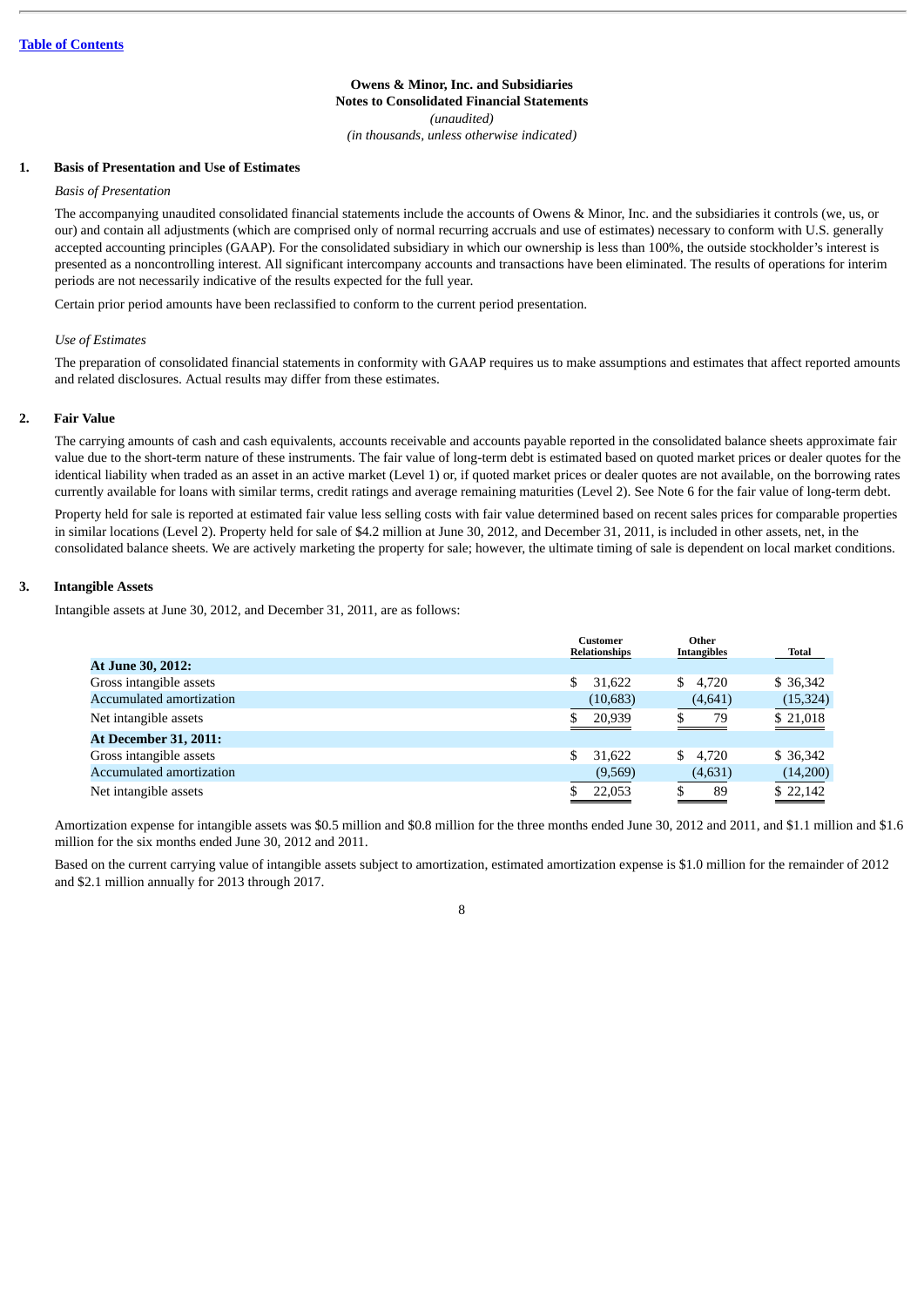### **4. Exit and Realignment Costs**

During the fourth quarter of 2011, we recognized total charges of \$12.7 million associated with exit activities and our organizational realignment. These charges included loss accruals for operating leases of \$8.4 million, employee severance costs of \$3.0 million and losses on property and equipment and other expenses of \$1.3 million.

The following table summarizes the activity related to exit cost accruals for the six months ended June 30, 2012:

| Six months ended June 30, 2012          | Lease<br><b>Obligations</b> | Severance<br>and Other | Total    |
|-----------------------------------------|-----------------------------|------------------------|----------|
| Accrued exit costs, beginning of period | 8.264                       | \$1.831                | \$10,095 |
| Interest accretion                      | 144                         |                        | 144      |
| Cash payments, net of sublease income   | (734)                       | (1,770)                | (2,504)  |
| Accrued exit costs, end of period       | .674                        | 61                     | \$ 7,735 |

There were no accruals for exit costs for the six months ended June 30, 2011.

#### **5. Retirement Plan**

We have a noncontributory, unfunded retirement plan for certain officers and other key employees (the Retirement Plan). In February 2012, our Board of Directors amended the Retirement Plan to freeze benefit levels and modify vesting provisions under the plan effective as of March 31, 2012. As a result, we recognized a curtailment loss of \$0.2 million for the six months ended June 30, 2012. The reduction of the projected benefit obligation as a result of the amendment was less than \$1 million.

The components of net periodic benefit cost, which are included in selling, general and administrative expenses, for the three and six months ended June 30, 2012 and 2011, are as follows:

|                                    |                | Three months ended<br><b>June 30,</b> | Six months ended<br><b>June 30,</b> |         |  |
|------------------------------------|----------------|---------------------------------------|-------------------------------------|---------|--|
|                                    | 2012           | 2011                                  | 2012                                | 2011    |  |
| Service cost                       | $\mathbf{s}$ — | 321                                   | \$130                               | \$651   |  |
| Interest cost                      | 404            | 475                                   | 808                                 | 902     |  |
| Amortization of prior service cost |                | 76                                    |                                     | 146     |  |
| Recognized net actuarial loss      | 237            | 221                                   | 495                                 | 292     |  |
| Curtailment loss                   |                |                                       | 234                                 |         |  |
| Net periodic benefit cost          | \$641          | \$1,093                               | \$1,667                             | \$1,991 |  |

#### **6. Debt**

We have \$200 million of senior notes outstanding, which mature on April 15, 2016 and bear interest at 6.35% payable semi-annually (Senior Notes). We may redeem the Senior Notes, in whole or in part, at a redemption price of the greater of 100% of the principal amount of the Senior Notes or the present value of remaining scheduled payments of principal and interest discounted at the applicable Treasury Rate plus 0.25%. As of June 30, 2012 and December 31, 2011, the estimated fair value of the Senior Notes was \$218.0 million and \$217.0 million, and the related carrying amount was \$206.6 million and \$207.5 million. The estimated fair value interest rate used to compute the fair value of the Senior Notes at June 30, 2012 was 3.77%.

On June 5, 2012, we entered into a five-year \$350 million Credit Agreement with Wells Fargo Bank, N.A., JPMorgan Chase Bank, N.A. and a syndicate of financial institutions (the Credit Agreement) expiring June 5, 2017. This agreement replaced an existing \$350 million credit agreement set to expire on June 7, 2013. Under the new credit facility, we have the ability to request two one-year extensions and to request an increase in aggregate commitments by up to \$150 million. The interest rate on the new credit facility, which is subject to adjustment quarterly, is based on the London Interbank Offered Rate (LIBOR), the Federal Funds Rate or the Prime Rate, plus an adjustment based on the better of our debt ratings or leverage ratio (Credit Spread) as defined by the Credit Agreement. We are charged a commitment fee of between 17.5 and 42.5 basis points on the unused portion of the facility. The terms of the Credit Agreement limit the amount of indebtedness that we may incur and require us to maintain ratios for leverage and interest coverage, including on a pro forma basis in the event of an acquisition. At June 30, 2012, we had no borrowings and letters of credit of \$5.0 million outstanding on the revolving credit facility, leaving \$345.0 million available for borrowing.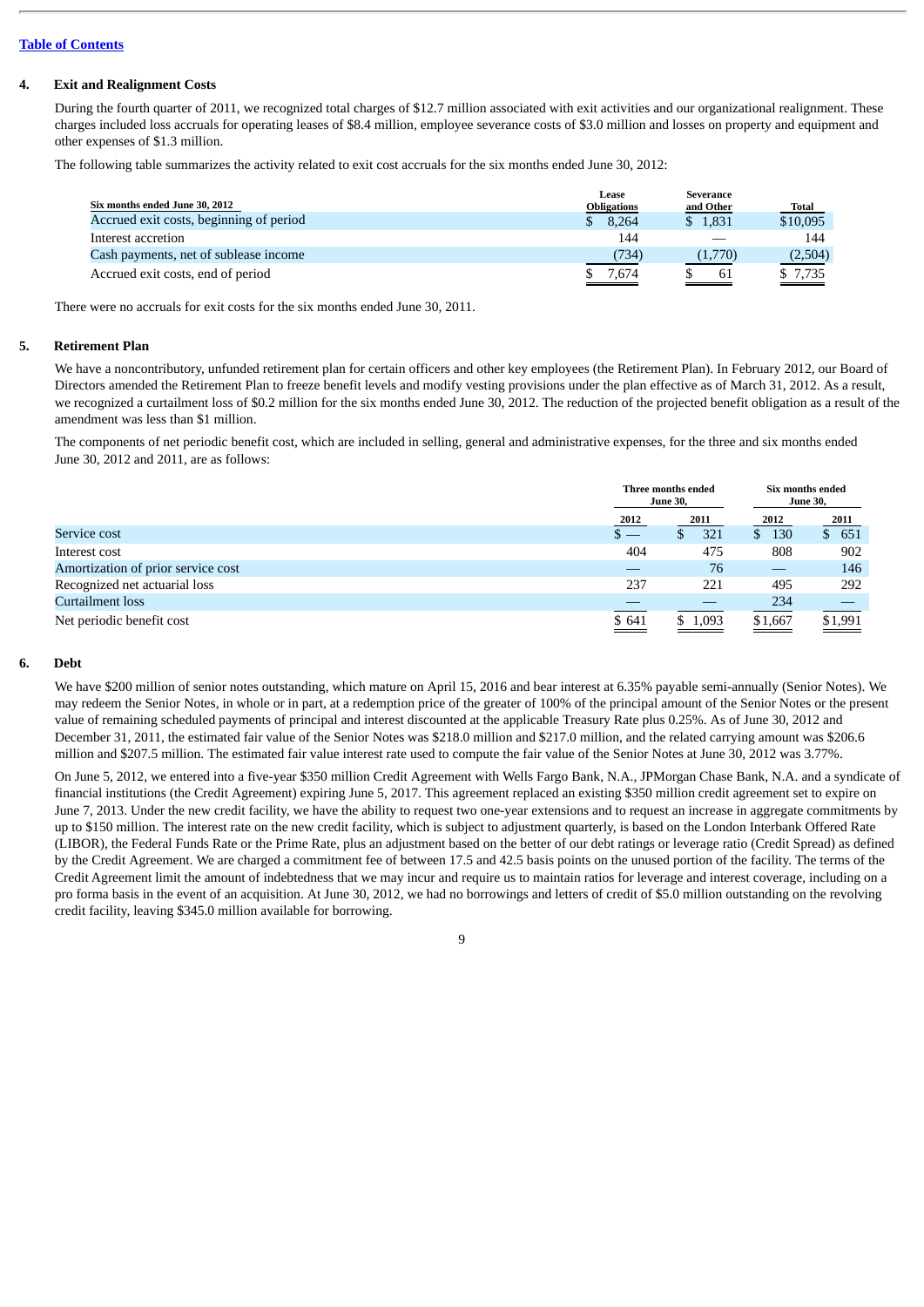### **7. Income Taxes**

The provision for income taxes was \$19.6 million and \$38.7 million for the three and six months ended June 30, 2012, compared to \$18.9 million and \$37.4 million for the same periods in 2011. The effective tax rate was 39.4% for both the three and six months ended June 30, 2012, compared to 39.3% and 39.2% for the same periods in 2011.

### **8. Net Income per Common Share**

The following summarizes the calculation of net income per common share attributable to common shareholders for the three and six months ended June 30, 2012 and 2011.

|                                                                               | <b>Three Months Ended</b><br><b>June 30,</b> |            | <b>Six Months Ended</b><br><b>June 30,</b> |            |
|-------------------------------------------------------------------------------|----------------------------------------------|------------|--------------------------------------------|------------|
| (in thousands, except per share data)                                         | 2012                                         | 2011       | 2012                                       | 2011       |
| Numerator:                                                                    |                                              |            |                                            |            |
| Net income                                                                    | \$30,113                                     | \$29,164   | \$59,473                                   | \$57,904   |
| Less: income allocated to unvested restricted shares                          | (194)                                        | (218)      | (421)                                      | (599)      |
| Net income attributable to common shareholders—basic                          | 29,919                                       | 28,946     | 59,052                                     | 57,305     |
| Add: undistributed income attributable to unvested restricted shares—basic    | 87                                           | 114        | 176                                        | 256        |
| Less: undistributed income attributable to unvested restricted shares—diluted | (87)                                         | (113)      | (175)                                      | (255)      |
| Net income attributable to common shareholders—diluted                        | \$29,919                                     | \$28,947   | \$59,053                                   | \$57,306   |
| Denominator:                                                                  |                                              |            |                                            |            |
| Weighted average shares outstanding—basic                                     | 62,815                                       | 63,007     | 62,825                                     | 62,808     |
| Dilutive shares—stock options                                                 | 80                                           | 191        | 89                                         | 204        |
| Weighted average shares outstanding—diluted                                   | 62,895                                       | 63,198     | 62,914                                     | 63,012     |
| Net income per share attributable to common shareholders:                     |                                              |            |                                            |            |
| Basic                                                                         | S.<br>0.48                                   | \$<br>0.46 | S.<br>0.94                                 | 0.91<br>S. |
| <b>Diluted</b>                                                                | S.<br>0.48                                   | S.<br>0.46 | \$.<br>0.94                                | S.<br>0.91 |

### **9. Shareholders' Equity**

In February 2011, our Board of Directors authorized a share repurchase program of up to \$50 million of our outstanding common stock to be executed at the discretion of management over a three-year period, expiring in February 2014. The program is intended to offset shares issued in conjunction with our stock incentive plans and may be suspended or discontinued at any time. During the six months ended June 30, 2012, we repurchased in open-market transactions and retired approximately 257 thousand shares of our common stock for an aggregate of \$7.5 million, or an average price per share of \$29.23. As of June 30, 2012, we have approximately \$26.4 million remaining under the repurchase program. We have elected to allocate any excess of share repurchase price over par value to retained earnings.

### **10. Commitments and Contingencies**

We have contractual obligations that are required to be paid to customers in the event that certain contractual performance targets are not achieved as of specified dates, generally within 36 months from inception of the contract. These contingent obligations totaled \$4.2 million as of June 30, 2012. If none of the performance targets are met as of the specified dates, and customers have met their contractual commitments, payments will be due as follows: Remainder of 2012 – \$0.9 million; 2013 – \$2.3 million; 2014 – \$0.7 million; and 2015 – \$0.3 million. None of these contingent obligations were accrued at June 30, 2012, as we do not consider any of them probable. We deferred the recognition of fees that are contingent upon the company's future performance under the terms of these contracts. As of June 30, 2012, \$1.5 million of deferred revenue related to outstanding contractual performance targets is included in other accrued liabilities.

The state of California is continuing its administrative review of certain ongoing local sales tax incentives that may be available to us. Upon completion of this review, we could potentially receive tax incentive payments for all or some of the quarterly periods beginning with the first quarter of 2009. The exact amount, if any, is dependent upon a number of factors, including the timing of negotiation and execution of certain customer agreements, collection of amounts from the parties involved, the variability in sales and our operations in California. As of June 30, 2012, the estimated potential payment we may receive (and related contingent gain) related to prior periods could be more than \$7 million.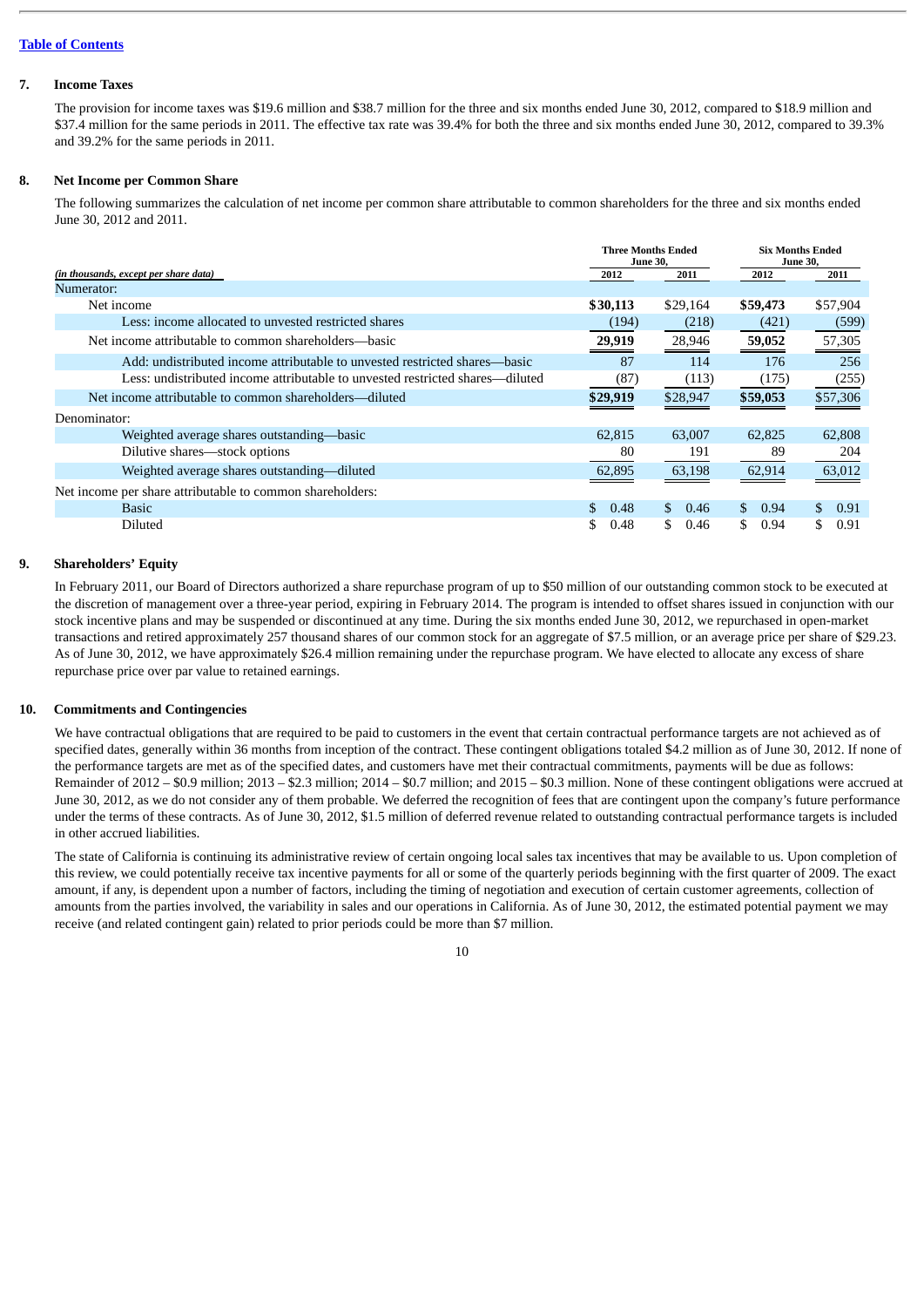Prior to exiting the direct-to-consumer business in January 2009, we received reimbursements from Medicare, Medicaid, and private healthcare insurers for certain customer billings. We are subject to audits of these reimbursements for up to seven years from the date of the service.

### **11. Condensed Consolidating Financial Information**

The following tables present condensed consolidating financial information for: Owens & Minor, Inc., on a combined basis; the guarantors of Owens & Minor, Inc.'s Senior Notes; and the non-guarantor subsidiaries of the Senior Notes. Separate financial statements of the guarantor subsidiaries are not presented because the guarantors are jointly, severally and unconditionally liable under the guarantees and we believe the condensed consolidating financial information is more meaningful in understanding the financial position, results of operations and cash flows of the guarantor subsidiaries.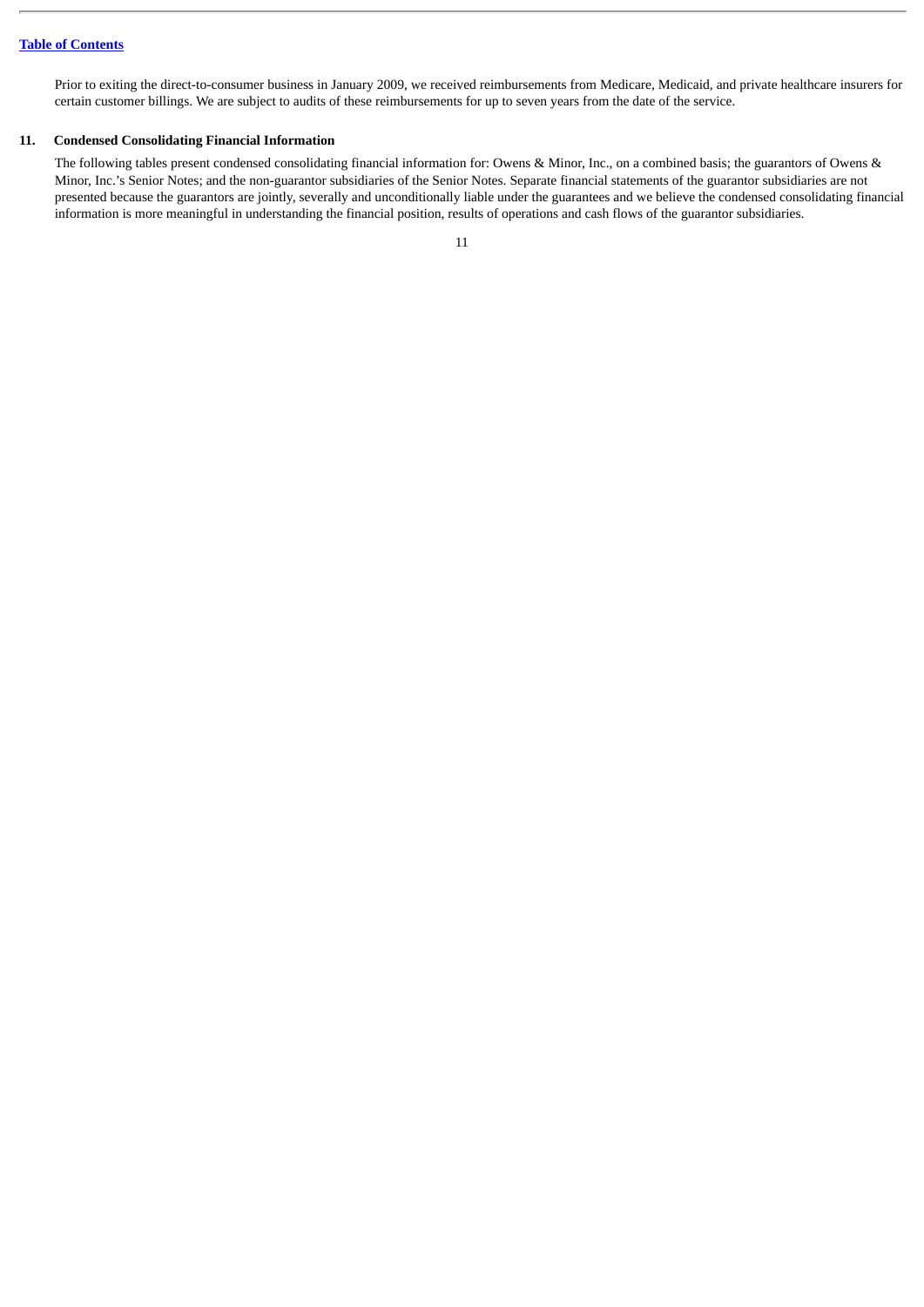### **Condensed Consolidating Financial Information**

| For the three months ended June 30, 2012     | Owens &<br>Minor, Inc.  | Guarantor<br><b>Subsidiaries</b> | Non-guarantor<br><b>Subsidiaries</b> | <b>Eliminations</b> | Consolidated |
|----------------------------------------------|-------------------------|----------------------------------|--------------------------------------|---------------------|--------------|
| <b>Statements of Income</b>                  |                         |                                  |                                      |                     |              |
| Net revenue                                  | \$<br>$\hspace{0.05cm}$ | \$2,185,444                      | \$<br>5,378                          | (5,378)<br>\$       | \$2,185,444  |
| Cost of goods sold                           |                         | 1,974,114                        | 5,053                                | (5, 152)            | 1,974,015    |
| Gross margin                                 |                         | 211,330                          | 325                                  | (226)               | 211,429      |
| Selling, general and administrative expenses | 183                     | 149,542                          | 563                                  |                     | 150,288      |
| Depreciation and amortization                |                         | 8,494                            | 21                                   |                     | 8,515        |
| Other operating income, net                  |                         | (414)                            | (137)                                |                     | (551)        |
| Operating (loss) earnings                    | (183)                   | 53,708                           | (122)                                | (226)               | 53,177       |
| Interest expense (income), net               | 4,797                   | (1, 334)                         | 24                                   |                     | 3,487        |
| (Loss) income before income taxes            | (4,980)                 | 55,042                           | (146)                                | (226)               | 49,690       |
| Income tax (benefit) provision               | (1,963)                 | 21,569                           | (29)                                 |                     | 19,577       |
| Equity in earnings of subsidiaries           | 33,130                  |                                  |                                      | (33, 130)           |              |
| <b>Net income (loss)</b>                     | 30,113                  | 33,473                           | (117)                                | (33, 356)           | 30,113       |
| Other comprehensive income                   | 134                     | 145                              |                                      | (145)               | 134          |
| <b>Comprehensive income</b>                  | \$ 30,247               | 33,618                           | (117)                                | (33,501)            | 30,247       |

| For the three months ended June 30, 2011     | Owens &<br>Minor, Inc. | Guarantor<br><b>Subsidiaries</b> | Non-guarantor<br><b>Subsidiaries</b> | <b>Eliminations</b> | Consolidated |
|----------------------------------------------|------------------------|----------------------------------|--------------------------------------|---------------------|--------------|
| <b>Statements of Income</b>                  |                        |                                  |                                      |                     |              |
| Net revenue                                  | \$                     | \$2,131,448                      | \$                                   | \$                  | \$2,131,448  |
| Cost of goods sold                           |                        | 1,915,382                        |                                      |                     | 1,915,382    |
| Gross margin                                 |                        | 216,066                          |                                      |                     | 216,066      |
| Selling, general and administrative expenses | 415                    | 155,944                          | (38)                                 |                     | 156,321      |
| Depreciation and amortization                |                        | 8,249                            |                                      |                     | 8,249        |
| Other operating expense, net                 |                        | 457                              |                                      |                     | 457          |
| Operating (loss) earnings                    | (415)                  | 51,416                           | 38                                   |                     | 51,039       |
| Interest expense, net                        | 1,937                  | 1,064                            | 19                                   |                     | 3,020        |
| (Loss) income before income taxes            | (2,352)                | 50,352                           | 19                                   |                     | 48,019       |
| Income tax (benefit) provision               | (923)                  | 19,728                           | 50                                   |                     | 18,855       |
| Equity in earnings of subsidiaries           | 30,593                 |                                  |                                      | (30, 593)           |              |
| <b>Net income (loss)</b>                     | 29,164                 | 30,624                           | (31)                                 | (30,593)            | 29,164       |
| Other comprehensive income                   | 168                    | 181                              |                                      | (181)               | 168          |
| <b>Comprehensive income</b>                  | \$29,332               | \$<br>30,805                     | (31)                                 | (30,774)<br>S.      | 29,332       |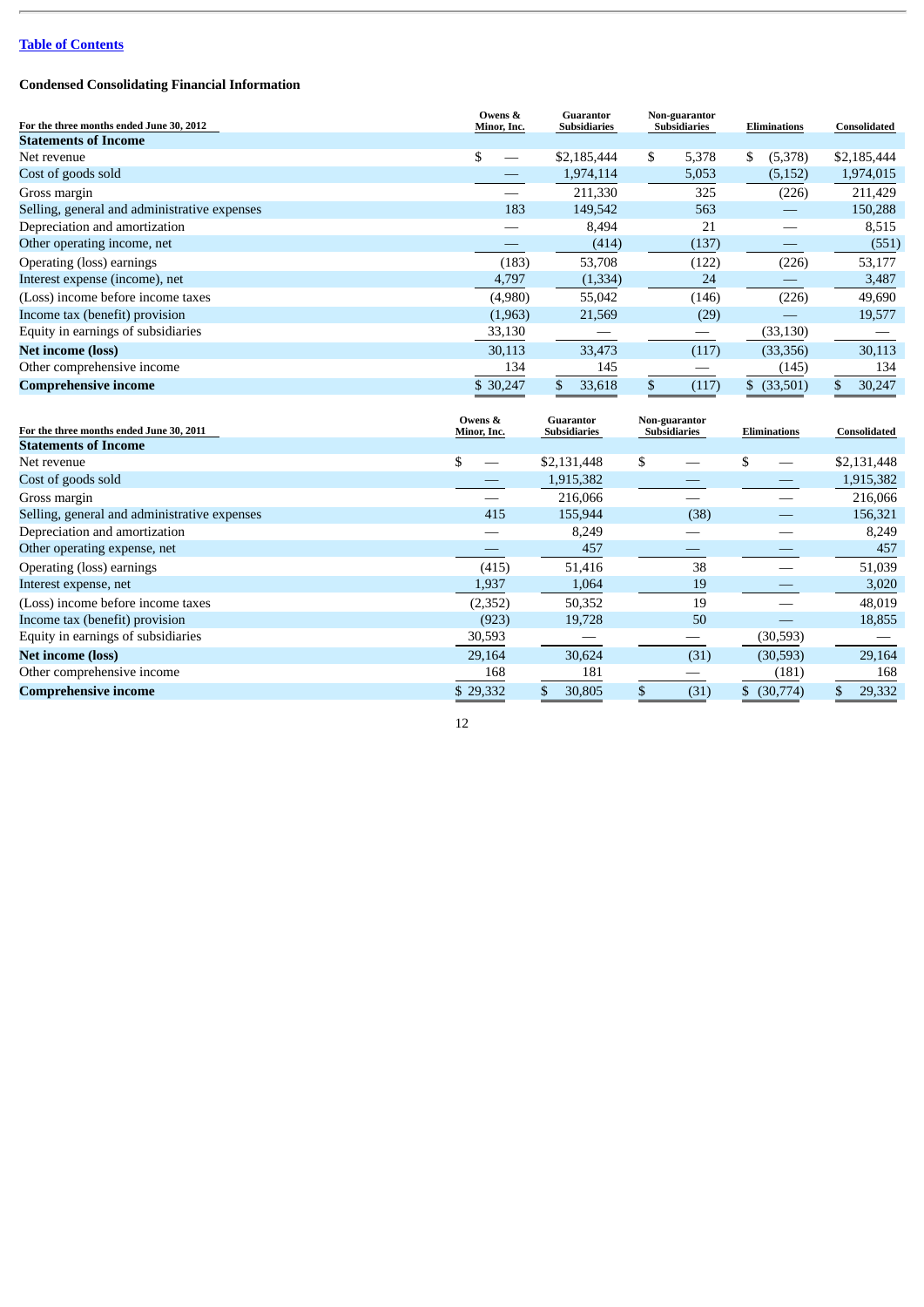### **Condensed Consolidating Financial Information**

| For the six months ended June 30, 2012       | Owens &<br>Minor, Inc.                | Guarantor<br><b>Subsidiaries</b>        |     | Non-guarantor<br><b>Subsidiaries</b> | <b>Eliminations</b> | Consolidated |
|----------------------------------------------|---------------------------------------|-----------------------------------------|-----|--------------------------------------|---------------------|--------------|
| <b>Statements of Income</b>                  |                                       |                                         |     |                                      |                     |              |
| Net revenue                                  | \$<br>$\hspace{0.1mm}-\hspace{0.1mm}$ | \$4,403,326                             | \$  | 6,718                                | \$<br>(6,718)       | \$4,403,326  |
| Cost of goods sold                           |                                       | 3,977,692                               |     | 6,318                                | (6, 441)            | 3,977,569    |
| Gross margin                                 |                                       | 425,634                                 |     | 400                                  | (277)               | 425,757      |
| Selling, general and administrative expenses | 655                                   | 304,210                                 |     | 995                                  |                     | 305,860      |
| Depreciation and amortization                |                                       | 17,058                                  |     | 35                                   |                     | 17,093       |
| Other operating income, net                  |                                       | (2,111)                                 |     | (134)                                |                     | (2, 245)     |
| Operating (loss) earnings                    | (655)                                 | 106,477                                 |     | (496)                                | (277)               | 105,049      |
| Interest expense (income), net               | 7,567                                 | (705)                                   |     | 47                                   |                     | 6,909        |
| (Loss) income before income taxes            | (8,222)                               | 107,182                                 |     | (543)                                | (277)               | 98,140       |
| Income tax (benefit) provision               | (3,234)                               | 42,014                                  |     | (113)                                |                     | 38,667       |
| Equity in earnings of subsidiaries           | 64,461                                |                                         |     |                                      | (64, 461)           |              |
| <b>Net income (loss)</b>                     | 59,473                                | 65,168                                  |     | (430)                                | (64, 738)           | 59,473       |
| Other comprehensive income                   | 472                                   | 496                                     |     |                                      | (496)               | 472          |
| <b>Comprehensive income</b>                  | \$59,945                              | \$<br>64,672                            | \$. | (430)                                | \$<br>(65, 234)     | 59,945<br>S. |
| For the six months ended June 30, 2011       | Owens &<br>Minor, Inc.                | <b>Guarantor</b><br><b>Subsidiaries</b> |     | Non-guarantor<br><b>Subsidiaries</b> | <b>Eliminations</b> | Consolidated |
| <b>Statements of Income</b>                  |                                       |                                         |     |                                      |                     |              |
| Net revenue                                  | \$                                    | \$4,255,137                             | \$  | 126                                  | \$                  | \$4,255,263  |
| Cost of goods sold                           |                                       | 3,828,406                               |     | 16                                   |                     | 3,828,422    |
| Gross margin                                 |                                       | 426,731                                 |     | 110                                  |                     | 426,841      |
| Selling, general and administrative expenses | 853                                   | 306,186                                 |     | 255                                  |                     | 307,294      |

13

Equity in earnings of subsidiaries  $\frac{61,405}{57,904}$   $\frac{-}{61,553}$   $\frac{-}{148}$   $\frac{(61,405)}{(148)}$   $\frac{-}{61,405}$   $\frac{-}{57,904}$ **Net income (loss)** 57,904 61,553 (148) (61,405) 57,904 Other comprehensive income<br> **Comprehensive income**<br> **Comprehensive income**<br> **Comprehensive income**<br> **Comprehensive income**<br> **Comprehensive income**<br> **Comprehensive income**<br> **Comprehensive income Comprehensive income** 5 58,146 \$ 58,146 \$ 61,820 \$ (148) \$ (61,672) \$

Depreciation and amortization — 17,016 — 17,016 — 17,016 — 17,016 — 17,016 — 17,016 — 17,016 — 17,016 — 17,016 — 17,016 — 17,016 — 17,016 — 17,016 — 17,016 — 17,016 — 17,016 — 17,016 — 17,016 — 17,016 — 19,016 — 19,016 — 1 Other operating expense (income), net 148 355 (8) — 495 Operating (loss) earnings (1,001) 103,174 (137) — 102,036<br>Interest expense, net 102,036 Interest expense, net  $\frac{4,762}{(5,763)}$   $\frac{1,940}{101,234}$   $\frac{35}{(172)}$   $\frac{1}{102}$   $\frac{35}{(172)}$   $\frac{4,762}{(172)}$   $\frac{6,737}{(172)}$ (Loss) income before income taxes  $\frac{(5,763)}{(2,262)}$   $\frac{101,234}{39,681}$   $\frac{(172)}{(24)}$   $\frac{(172)}{(24)}$   $\frac{(173)}{(24)}$   $\frac{(173)}{(24)}$   $\frac{(173)}{(24)}$   $\frac{(173)}{(24)}$   $\frac{(173)}{(24)}$   $\frac{(173)}{(24)}$   $\frac{(173)}{(24)}$   $\frac{(173)}{(24)}$   $\frac{(173$ 

Income tax (benefit) provision (2,262) 39,681 (24) — 39,681 (31,405) 39,681 (32) — 37,681 (32) — 37,681 (32) — 37,681 (31,405)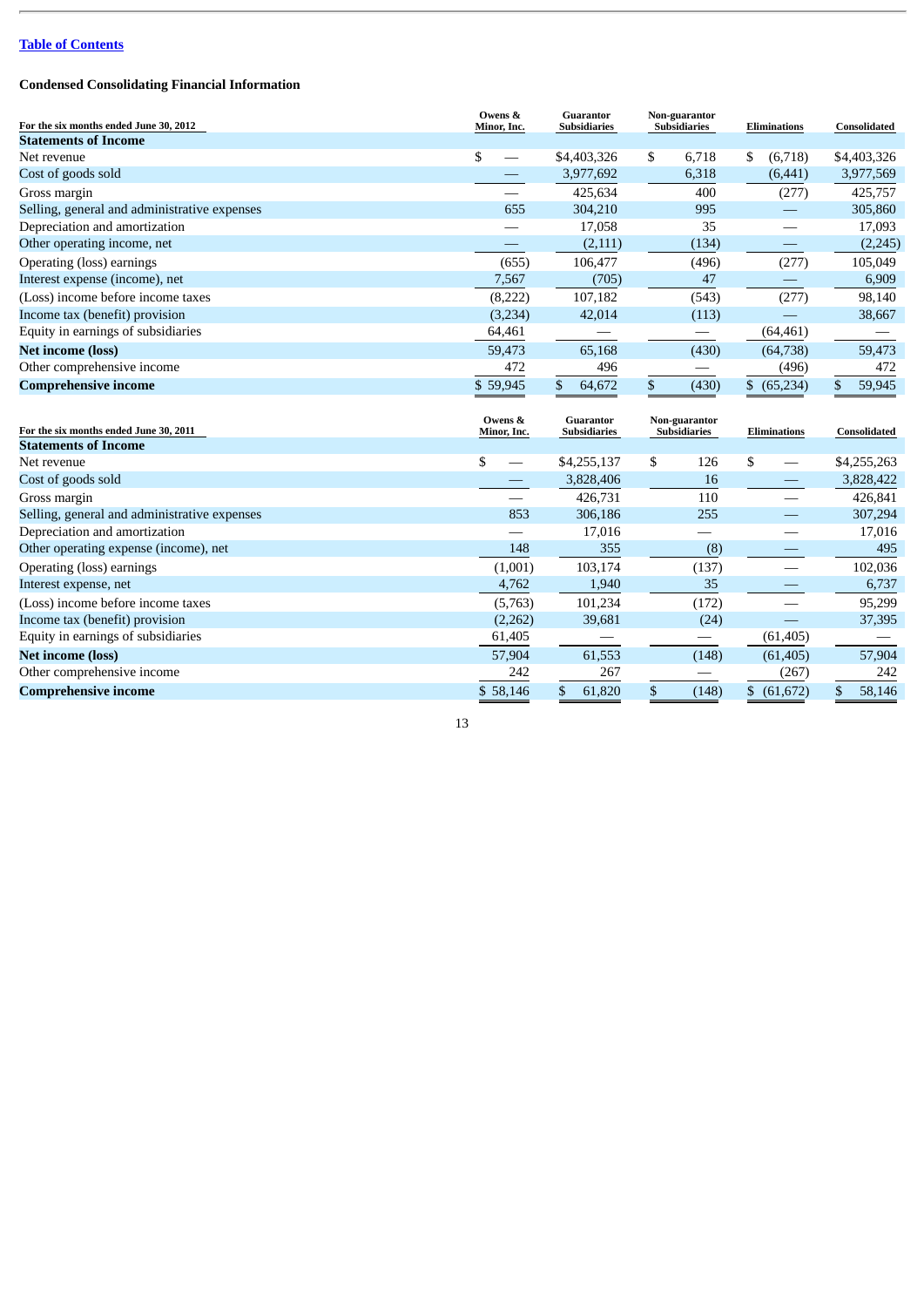### **Condensed Consolidating Financial Information**

| June 30, 2012                                            | Owens &<br>Minor, Inc. | Guarantor<br><b>Subsidiaries</b> | Non-guarantor<br><b>Subsidiaries</b> |                          | <b>Consolidated</b> |
|----------------------------------------------------------|------------------------|----------------------------------|--------------------------------------|--------------------------|---------------------|
| <b>Balance Sheets</b>                                    |                        |                                  |                                      |                          |                     |
| <b>Assets</b>                                            |                        |                                  |                                      |                          |                     |
| <b>Current assets</b>                                    |                        |                                  |                                      |                          |                     |
| Cash and cash equivalents                                | 214,248<br>\$          | \$<br>9,362                      | \$<br>1,327                          | \$                       | \$224,937           |
| Accounts and notes receivable, net                       |                        | 482,803                          | 2,446                                | $\equiv$                 | 485,249             |
| Merchandise inventories                                  |                        | 749,123                          |                                      | (276)                    | 748,847             |
| Other current assets                                     | 309                    | 71,987                           | 51                                   | (1)                      | 72,346              |
| <b>Total current assets</b>                              | 214,557                | 1,313,275                        | 3,824                                | (277)                    | 1,531,379           |
| Property and equipment, net                              |                        | 103,723                          | 166                                  | $\overline{\phantom{0}}$ | 103,889             |
| Goodwill, net                                            |                        | 247,271                          | 1,227                                | $\overline{\phantom{0}}$ | 248,498             |
| Intangible assets, net                                   |                        | 21,018                           | $\qquad \qquad$                      |                          | 21,018              |
| Due from O&M and subsidiaries                            |                        | 220,236                          | 40,405                               | (260, 641)               |                     |
| Advances to and investments in consolidated subsidiaries | 1,207,551              | $\overline{\phantom{m}}$         |                                      | (1,207,551)              |                     |
| Other assets, net                                        | 687                    | 49,687                           | 266                                  |                          | 50,640              |
| <b>Total assets</b>                                      | \$1,422,795            | \$1,955,210                      | \$<br>45,888                         | \$(1,468,469)            | \$1,955,424         |
| <b>Liabilities and equity</b>                            |                        |                                  |                                      |                          |                     |
| <b>Current liabilities</b>                               |                        |                                  |                                      |                          |                     |
| Accounts payable                                         | \$<br>$\qquad \qquad$  | 556,915<br>\$                    | \$<br>2,803                          | \$                       | \$559,718           |
| Accrued payroll and related liabilities                  |                        | 17,618                           | 120                                  |                          | 17,738              |
| Deferred income taxes                                    |                        | 37,879                           | $\overline{\phantom{0}}$             |                          | 37,879              |
| Other accrued liabilities                                | 6,705                  | 85,827                           | (70)                                 |                          | 92,462              |
| <b>Total current liabilities</b>                         | 6,705                  | 698,239                          | 2,853                                |                          | 707,797             |
| Long-term debt, excluding current portion                | 206,616                | 5,416                            |                                      | $\overline{\phantom{a}}$ | 212,032             |
| Due to O&M and subsidiaries                              | 260,641                |                                  |                                      | (260, 641)               |                     |
| Intercompany debt                                        |                        | 138,890                          |                                      | (138, 890)               |                     |
| Deferred income taxes                                    |                        | 25,467                           |                                      |                          | 25,467              |
| <b>Other liabilities</b>                                 |                        | 60,165                           |                                      |                          | 60,165              |
| <b>Total liabilities</b>                                 | 473,962                | 928,177                          | 2,853                                | (399, 531)               | 1,005,461           |
| <b>Equity</b>                                            |                        |                                  |                                      |                          |                     |
| Common stock                                             | 127,008                |                                  | 1,500                                | (1,500)                  | 127,008             |
| Paid-in capital                                          | 184,627                | 242,024                          | 64,314                               | (306, 338)               | 184,627             |
| Retained earnings (deficit)                              | 644,220                | 792,219                          | (23,909)                             | (768, 310)               | 644,220             |
| Accumulated other comprehensive loss                     | (7,022)                | (7,210)                          |                                      | 7,210                    | (7,022)             |
| Total Owens & Minor, Inc. shareholders' equity           | 948,833                | 1,027,033                        | 41,905                               | (1,068,938)              | 948,833             |
| Noncontrolling interest                                  |                        |                                  | 1,130                                |                          | 1,130               |
| <b>Total equity</b>                                      | 948,833                | 1,027,033                        | 43,035                               | (1,068,938)              | 949,963             |
|                                                          |                        |                                  |                                      |                          |                     |
| <b>Total liabilities and equity</b>                      | \$1,422,795            | \$1,955,210                      | \$<br>45,888                         | \$(1,468,469)            | \$1,955,424         |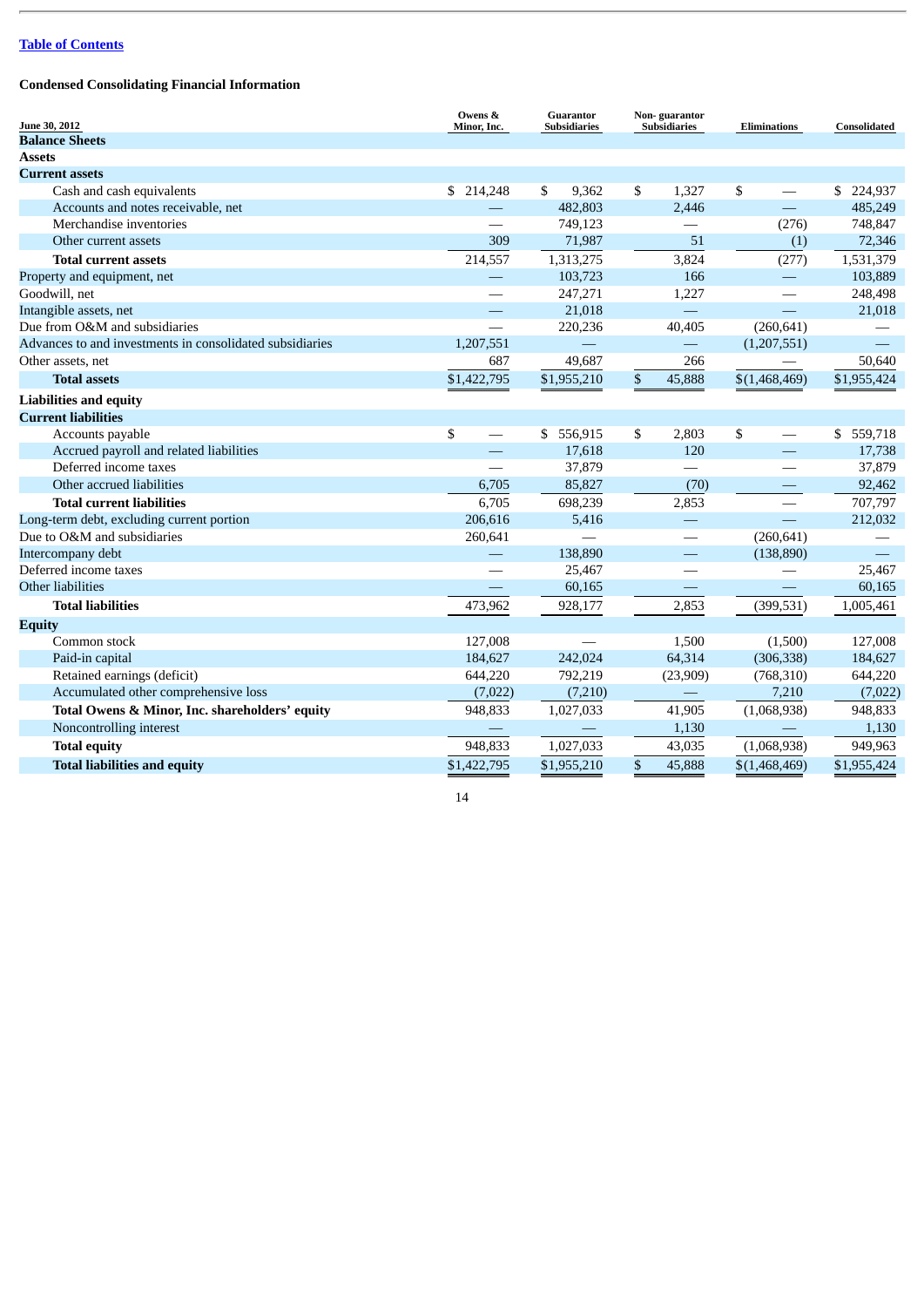### **Condensed Consolidating Financial Information**

| <b>December 31, 2011</b>                                 | Owens &<br>Minor, Inc.   | Guarantor<br><b>Subsidiaries</b> | Non-<br>guarantor<br><b>Subsidiaries</b> | <b>Eliminations</b>      | Consolidated |
|----------------------------------------------------------|--------------------------|----------------------------------|------------------------------------------|--------------------------|--------------|
| Balance Sheets                                           |                          |                                  |                                          |                          |              |
| Assets                                                   |                          |                                  |                                          |                          |              |
| <b>Current assets</b>                                    |                          |                                  |                                          |                          |              |
| Cash and cash equivalents                                | \$120,010                | \$<br>14,809                     | \$<br>1,119                              | \$                       | \$135,938    |
| Accounts and notes receivable, net                       |                          | 506,633                          | 125                                      | $\overline{\phantom{0}}$ | 506,758      |
| Merchandise inventories                                  |                          | 806,281                          | 85                                       | $\overline{\phantom{0}}$ | 806,366      |
| Other current assets                                     | 139                      | 76,696                           | 35                                       | (107)                    | 76,763       |
| <b>Total current assets</b>                              | 120,149                  | 1,404,419                        | 1,364                                    | (107)                    | 1,525,825    |
| Property and equipment, net                              |                          | 107,878                          | 183                                      |                          | 108,061      |
| Goodwill, net                                            |                          | 247,271                          | 1,227                                    |                          | 248,498      |
| Intangible assets, net                                   | $\overline{\phantom{0}}$ | 22,142                           |                                          | L.                       | 22,142       |
| Due from O&M and subsidiaries                            |                          |                                  | 40,888                                   | (40, 888)                |              |
| Advances to and investments in consolidated subsidiaries | 1,142,592                | $\equiv$                         |                                          | (1, 142, 592)            |              |
| Other assets, net                                        | 779                      | 41,373                           | 137                                      |                          | 42,289       |
| <b>Total assets</b>                                      | \$1,263,520              | \$1,823,083                      | \$<br>43,799                             | \$(1,183,587)            | \$1,946,815  |
| <b>Liabilities and equity</b>                            |                          |                                  |                                          |                          |              |
| <b>Current liabilities</b>                               |                          |                                  |                                          |                          |              |
| Accounts payable                                         | \$113,100                | 462,604<br>\$                    | \$<br>89                                 | \$<br>$\equiv$           | \$ 575,793   |
| Accrued payroll and related liabilities                  |                          | 20,653                           | 15                                       |                          | 20,668       |
| Deferred income taxes                                    |                          | 42,296                           |                                          |                          | 42,296       |
| Other accrued liabilities                                | 6,505                    | 86,980                           | 230                                      | (107)                    | 93,608       |
| <b>Total current liabilities</b>                         | 119,605                  | 612,533                          | 334                                      | (107)                    | 732,365      |
| Long-term debt, excluding current portion                | 207,480                  | 5,201                            |                                          | $\equiv$                 | 212,681      |
| Due to O&M and subsidiaries                              | 18,348                   | 22,540                           |                                          | (40, 888)                |              |
| Intercompany debt                                        |                          | 138,890                          |                                          | (138, 890)               |              |
| Deferred income taxes                                    |                          | 21,894                           |                                          |                          | 21,894       |
| Other liabilities                                        |                          | 60,658                           |                                          |                          | 60,658       |
| <b>Total liabilities</b>                                 | 345,433                  | 861,716                          | 334                                      | (179, 885)               | 1,027,598    |
| Equity                                                   |                          |                                  |                                          |                          |              |
| Common stock                                             | 126,900                  |                                  | 1,500                                    | (1,500)                  | 126,900      |
| Paid-in capital                                          | 179,052                  | 242,024                          | 64,314                                   | (306, 338)               | 179,052      |
| Retained earnings (deficit)                              | 619,629                  | 727,050                          | (23, 479)                                | (703, 571)               | 619,629      |
| Accumulated other comprehensive loss                     | (7, 494)                 | (7,707)                          |                                          | 7,707                    | (7, 494)     |
| Total Owens & Minor, Inc. shareholders' equity           | 918,087                  | 961,367                          | 42,335                                   | (1,003,702)              | 918,087      |
| Noncontrolling interest                                  |                          |                                  | 1,130                                    |                          | 1,130        |
| <b>Total equity</b>                                      | 918,087                  | 961,367                          | 43,465                                   | (1,003,702)              | 919,217      |
| <b>Total liabilities and equity</b>                      | \$1,263,520              | \$1,823,083                      | \$43,799                                 | \$(1,183,587)            | \$1,946,815  |
|                                                          |                          |                                  |                                          |                          |              |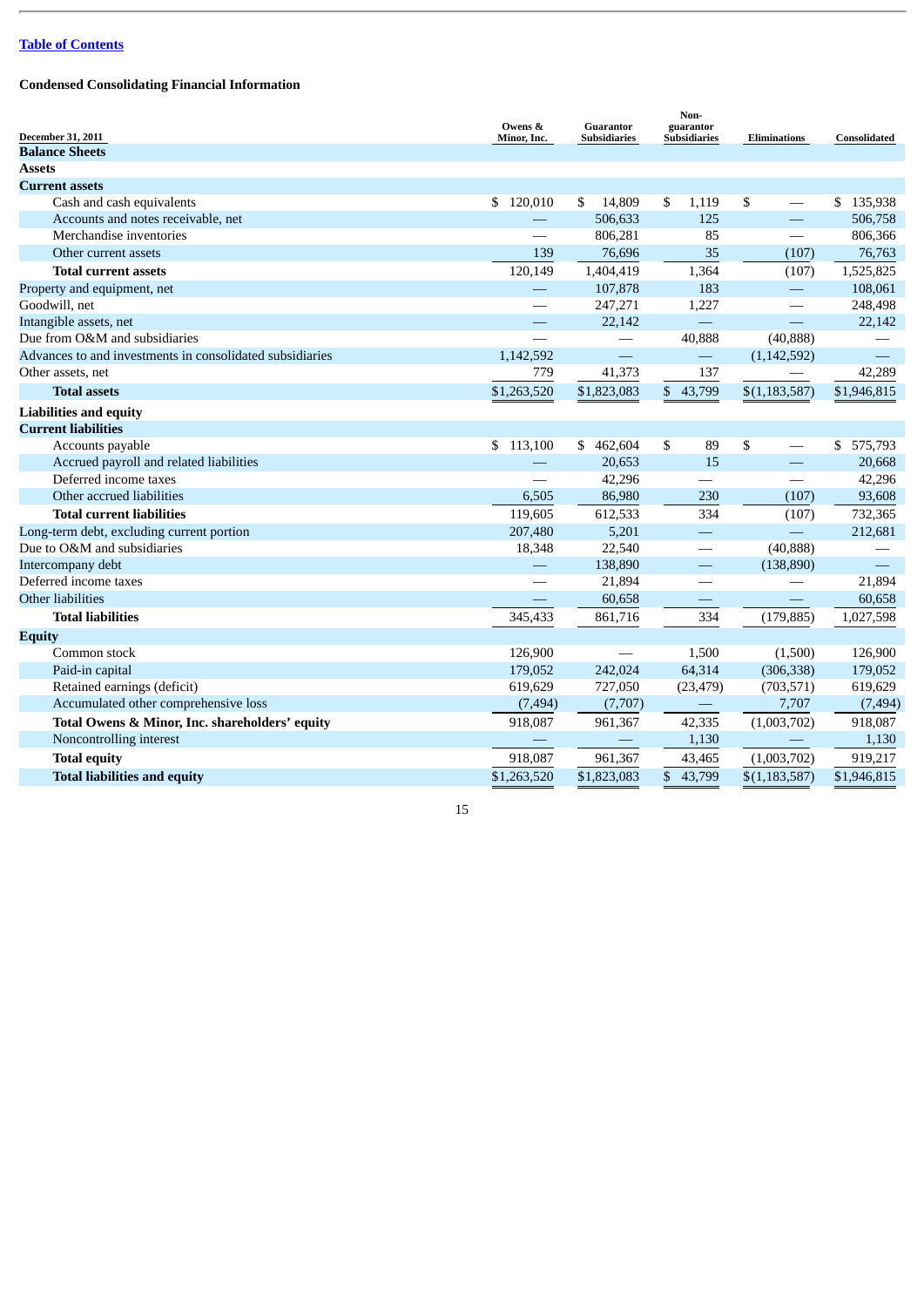### **Condensed Consolidating Financial Information**

|                                                                               | Owens &                | Guarantor           | Non-<br>guarantor   |                     |                 |
|-------------------------------------------------------------------------------|------------------------|---------------------|---------------------|---------------------|-----------------|
| Six months ended June 30, 2012<br><b>Statements of Cash Flows</b>             | Minor, Inc.            | <b>Subsidiaries</b> | <b>Subsidiaries</b> | <b>Eliminations</b> | Consolidated    |
|                                                                               |                        |                     |                     |                     |                 |
| <b>Operating activities:</b><br>Net income (loss)                             | $\mathbb{S}$<br>59,473 | \$65,168            | \$<br>(430)         | \$ (64,738)         | \$<br>59,473    |
| Adjustments to reconcile net income to cash provided by (used for)            |                        |                     |                     |                     |                 |
| operating activities:                                                         |                        |                     |                     |                     |                 |
| Equity in earnings of subsidiaries                                            | (64, 461)              |                     |                     | 64,461              |                 |
| Depreciation and amortization                                                 |                        | 17,058              | 35                  |                     | 17,093          |
| Provision for LIFO Reserve                                                    |                        | 5,223               |                     |                     | 5,223           |
| Share-based compensation expense                                              |                        | 4,126               |                     |                     | 4,126           |
| Provision for losses on accounts and notes receivable                         |                        | 270                 |                     |                     | 270             |
| Deferred income tax benefit                                                   |                        | (1, 146)            |                     |                     | (1, 146)        |
|                                                                               |                        |                     |                     |                     |                 |
| Changes in operating assets and liabilities:<br>Accounts and notes receivable |                        | 23,560              | (2,218)             | (103)               | 21,239          |
| Merchandise inventories                                                       |                        | 51,935              | 85                  | 276                 | 52,296          |
|                                                                               | (113,100)              | 94,311              | 2,714               |                     |                 |
| Accounts payable<br>Net change in other assets and liabilities                | 19                     | 874                 |                     | 104                 | (16,075)<br>684 |
| Other, net                                                                    | (862)                  | 596                 | (313)<br>(138)      |                     | (404)           |
|                                                                               |                        |                     |                     |                     |                 |
| Cash (used for) provided by operating activities                              | (118, 931)             | 261,975             | (265)               |                     | 142,779         |
| <b>Investing activities:</b>                                                  |                        |                     |                     |                     |                 |
| Additions to property and equipment                                           |                        | (5, 452)            | (8)                 |                     | (5,460)         |
| Additions to computer software and intangible assets                          |                        | (12, 695)           | (2)                 |                     | (12, 697)       |
| Proceeds from sale of property and equipment                                  |                        | 115                 |                     |                     | 115             |
| <b>Cash used for investing activities</b>                                     |                        | (18,032)            | (10)                |                     | (18, 042)       |
| <b>Financing activities:</b>                                                  |                        |                     |                     |                     |                 |
| Change in intercompany advances                                               | 246,583                | (247,066)           | 483                 |                     |                 |
| Cash dividends paid                                                           | (27, 956)              |                     |                     |                     | (27, 956)       |
| Repurchases of common stock                                                   | (7,500)                |                     |                     |                     | (7,500)         |
| Financing costs paid                                                          |                        | (1,303)             |                     |                     | (1, 303)        |
| Excess tax benefits related to share-based compensation                       | 1,160                  |                     |                     |                     | 1,160           |
| Proceeds from exercise of stock options                                       | 3,761                  |                     |                     |                     | 3,761           |
| Other, net                                                                    | (2,879)                | (1,021)             |                     |                     | (3,900)         |
| Cash provided by (used for) financing activities                              | 213,169                | (249, 390)          | 483                 |                     | (35, 738)       |
| Net increase in cash and cash equivalents                                     | 94,238                 | (5, 447)            | 208                 |                     | 88,999          |
| Cash and cash equivalents at beginning of period                              | 120,010                | 14,809              | 1,119               |                     | 135,938         |
| Cash and cash equivalents at end of period                                    | \$214,248              | \$<br>9,362         | 1,327<br>\$         | \$                  | \$224,937       |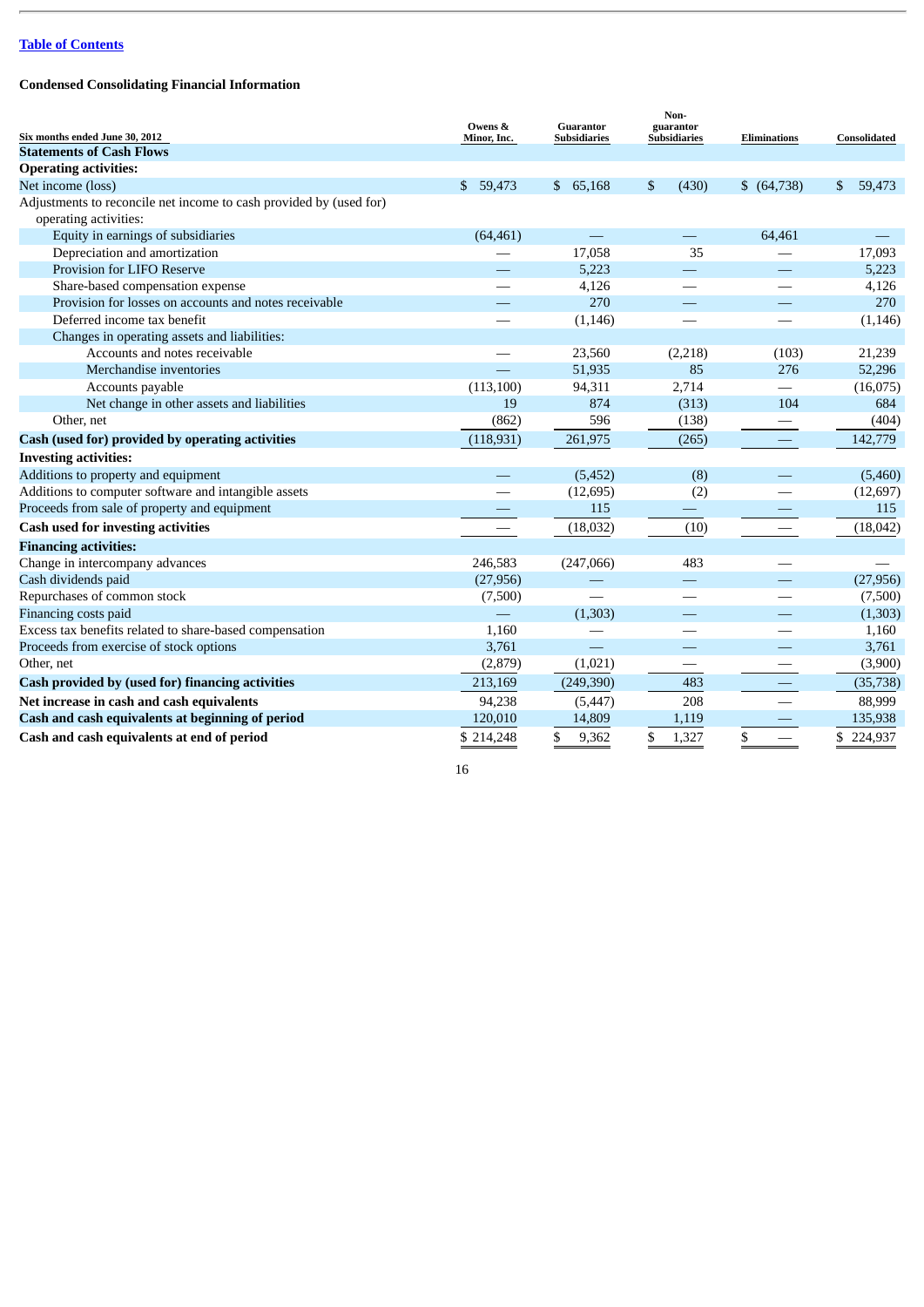### **Condensed Consolidating Financial Information**

| Six months ended June 30, 2011                                     | Owens &<br>Minor, Inc.   | Guarantor<br><b>Subsidiaries</b> | Non-<br>guarantor<br><b>Subsidiaries</b> | <b>Eliminations</b> | Consolidated |
|--------------------------------------------------------------------|--------------------------|----------------------------------|------------------------------------------|---------------------|--------------|
| <b>Statements of Cash Flows</b>                                    |                          |                                  |                                          |                     |              |
| <b>Operating activities:</b>                                       |                          |                                  |                                          |                     |              |
| Net income (loss)                                                  | \$57,904                 | \$61,553                         | \$<br>(148)                              | \$ (61,405)         | \$<br>57,904 |
| Adjustments to reconcile net income to cash provided by (used for) |                          |                                  |                                          |                     |              |
| operating activities:                                              |                          |                                  |                                          |                     |              |
| Equity in earnings of subsidiaries                                 | (61, 405)                |                                  |                                          | 61,405              |              |
| Depreciation and amortization                                      |                          | 17,016                           |                                          |                     | 17,016       |
| Provision for LIFO reserve                                         |                          | 11,265                           |                                          |                     | 11,265       |
| Share-based compensation expense                                   |                          | 3,581                            |                                          |                     | 3,581        |
| Provision for losses on accounts and notes receivable              |                          | 758                              |                                          |                     | 758          |
| Pension contributions                                              |                          | (543)                            |                                          |                     | (543)        |
| Deferred income tax benefit                                        |                          | (674)                            |                                          |                     | (674)        |
| Changes in operating assets and liabilities:                       |                          |                                  |                                          |                     |              |
| Accounts and notes receivable                                      | 313                      | (33,919)                         |                                          |                     | (33,606)     |
| Merchandise inventories                                            |                          | (42,762)                         |                                          |                     | (42, 762)    |
| Accounts payable                                                   | 74,300                   | (24, 268)                        | $\mathbf{1}$                             |                     | 50,033       |
| Net change in other assets and liabilities                         | 412                      | (23, 284)                        | (449)                                    |                     | (23, 321)    |
| Other, net                                                         | 122                      | (8)                              |                                          |                     | 114          |
| Cash provided by (used for) operating activities                   | 71,646                   | (31, 285)                        | (596)                                    |                     | 39,765       |
| <b>Investing activities:</b>                                       |                          |                                  |                                          |                     |              |
| Additions to property and equipment                                |                          | (8, 175)                         |                                          |                     | (8, 175)     |
| Additions to computer software and intangible assets               |                          | (5, 573)                         |                                          |                     | (5, 573)     |
| Proceeds from the sale of property and equipment                   |                          | 44                               |                                          |                     | 44           |
| <b>Cash used for investing activities</b>                          |                          | (13,704)                         |                                          |                     | (13,704)     |
| <b>Financing activities:</b>                                       |                          |                                  |                                          |                     |              |
| Change in intercompany advances                                    | (46, 828)                | 46,077                           | 751                                      |                     |              |
| Cash dividends paid                                                | (25, 496)                |                                  |                                          |                     | (25, 496)    |
| Repurchases of common stock                                        | (5,086)                  |                                  |                                          |                     | (5,086)      |
| Excess tax benefits related to share-based compensation            | 1,761                    |                                  |                                          |                     | 1,761        |
| Proceeds from exercise of stock options                            | 7,394                    |                                  |                                          |                     | 7,394        |
| Other, net                                                         | (3,503)                  | (1,011)                          |                                          |                     | (4,514)      |
| Cash (used for) provided by financing activities                   | (71, 758)                | 45,066                           | 751                                      |                     | (25, 941)    |
| <b>Discontinued operations:</b>                                    |                          |                                  |                                          |                     |              |
| Operating cash flows                                               |                          |                                  | (139)                                    |                     | (139)        |
| Net cash used for discontinued operations                          | $\overline{\phantom{0}}$ | $\equiv$                         | (139)                                    |                     | (139)        |
| Net (decrease) increase in cash and cash equivalents               | (112)                    | 77                               | 16                                       |                     | (19)         |
| Cash and cash equivalents at beginning of period                   | 156,897                  | 2,316                            |                                          |                     | 159,213      |
| Cash and cash equivalents at end of period                         | \$156,785                | \$<br>2,393                      | \$<br>16                                 | \$                  | \$159,194    |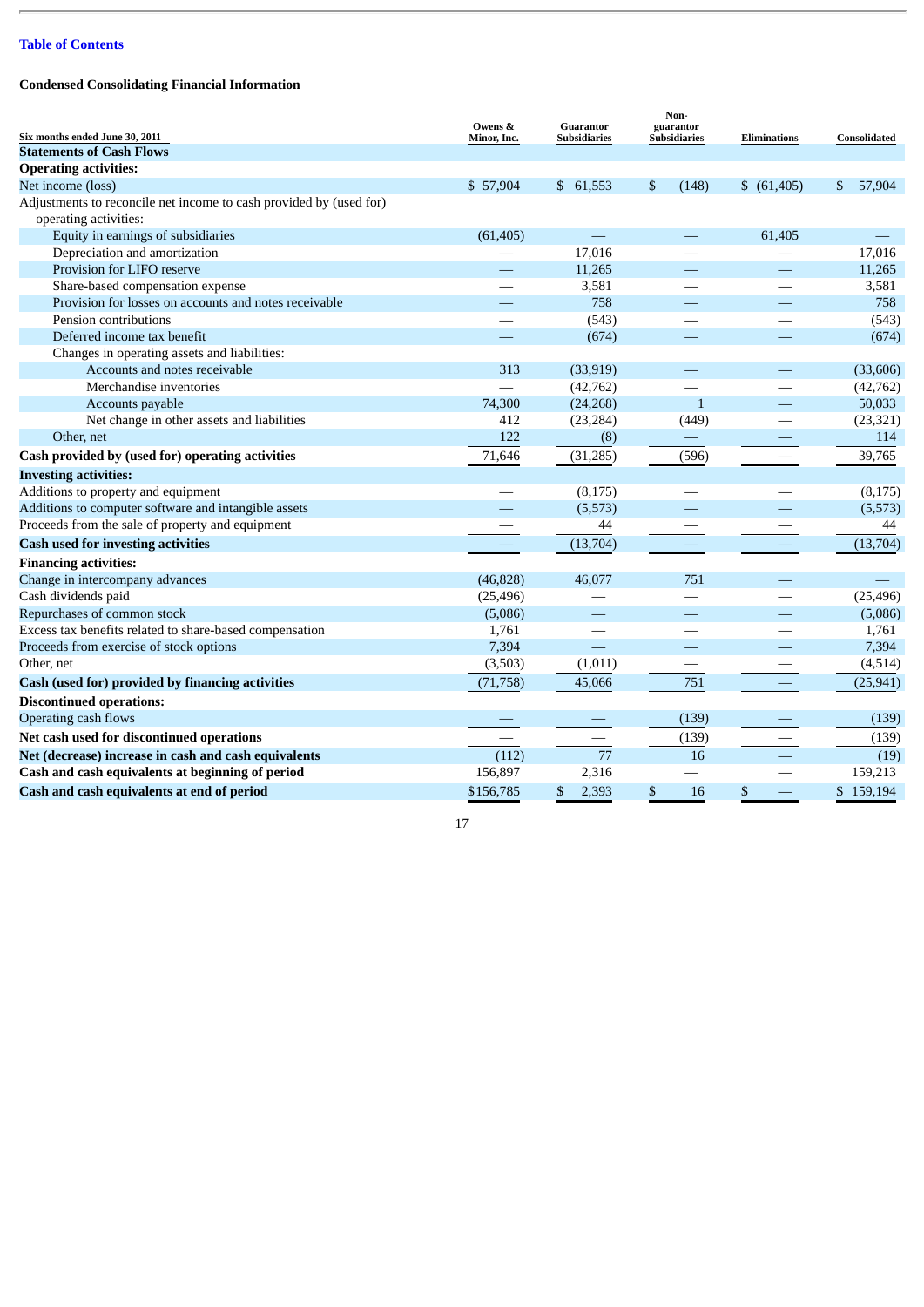#### **12. Recent Accounting Pronouncements**

There has been no change in our significant accounting policies from those contained in our Annual Report on Form 10-K for the year ended December 31, 2011, except as discussed below.

We adopted an Accounting Standard Update (ASU) issued by the Financial Accounting Standards Board (FASB) for fair value measurement. This update amends and clarifies certain measurement principles and disclosure requirements for fair value measurement. The adoption of this guidance did not have an impact on our financial position or results of operations.

We adopted an ASU regarding the presentation of comprehensive income. This update requires entities to report comprehensive income in either a continuous statement of comprehensive income or two separate but consecutive statements. The adoption of this guidance did not have an impact on our financial position or result of operations.

We adopted an ASU for the testing of goodwill. This update allows entities the option to first assess qualitative factors as a basis for determining whether it is necessary to perform the two-step impairment test for goodwill. The adoption of this guidance did not have an impact on our financial position or results of operations.

### **13. Subsequent Events**

On July 23, 2012, we entered into a binding offer to purchase from Celesio AG, a leading international trading company and provider of logistics and services in the pharmaceutical and healthcare sector ("Celesio"), the majority of Celesio's healthcare third-party logistics business known as the Movianto Group ("Movianto") for cash consideration of approximately €130 million (\$158 million). Movianto, a leading third party logistics provider in Europe, currently services customers globally from 23 logistics centers located in 11 European countries with approximately 1,800 teammates. The offer and related share purchase agreement contain customary representations, warranties, covenants and conditions as well as indemnification rights and obligations. Completion of the transaction is subject to customary closing conditions, including satisfaction of certain legal provisions in Europe, and is expected to close in the third quarter of 2012.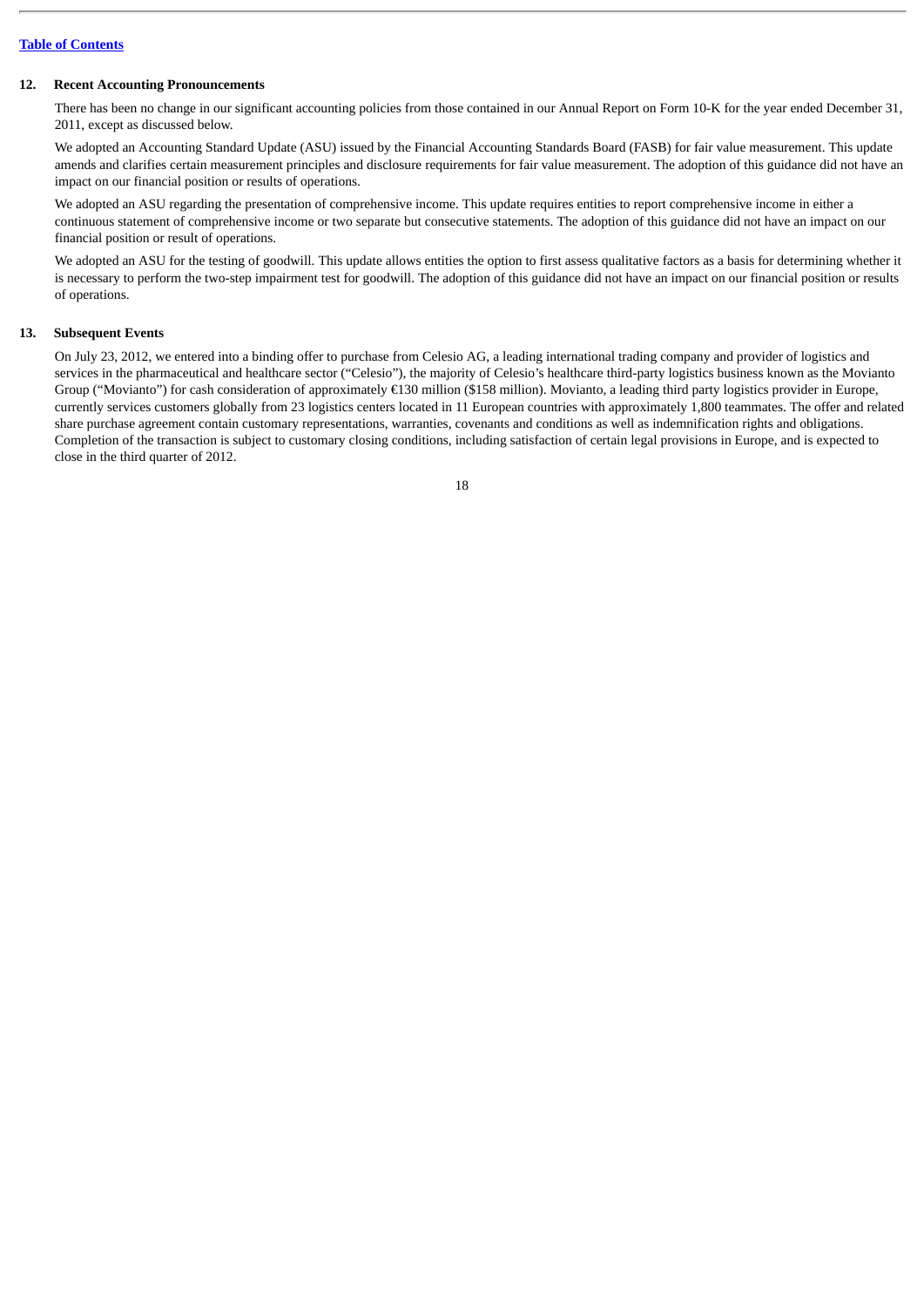### <span id="page-18-0"></span>**Item 2. Management's Discussion and Analysis of Financial Condition and Results of Operations**

The following discussion and analysis describes results of operations and material changes in the financial condition of Owens & Minor, Inc. and its subsidiaries since December 31, 2011. Trends of a material nature are discussed to the extent known and considered relevant. This discussion should be read in conjunction with the consolidated financial statements, related notes thereto, and management's discussion and analysis of financial condition and results of operations included in our Annual Report on Form 10-K for the year ended December 31, 2011.

### **Results of Operations**

### **Second quarter and first six months of 2012 compared with 2011**

*Financial highlights.* Owens & Minor, Inc. (we, us, or our) is a leading national distributor of name-brand medical and surgical supplies and a healthcare supplychain management company. Operating earnings increased 4.2% to \$53.2 million for the second quarter of 2012, from \$51.0 million in the second quarter of 2011. For the first six months of 2012, operating earnings were \$105.0 million, an increase of 3.0% from \$102.0 million for the first six months of 2011. In the second quarter of 2012, net income increased 3.3% to \$30.1 million, from \$29.2 million in the second quarter of 2011. In the first six months of 2012, net income was \$59.5 million, an increase of 2.7% from \$57.9 million for the first six months of 2011. Net income per diluted common share was \$0.48 for the second quarter of 2012, an increase from \$0.46 in the comparable period of 2011. For the first six months of 2012, net income per diluted common share was \$0.94, an increase from \$0.91 for the first six months of 2011.

The following table presents highlights from our consolidated statements of income on a percentage of revenue basis:

|                                              |       | <b>Three Months Ended</b><br><b>June 30.</b> |       | <b>Six Months Ended</b><br><b>June 30,</b> |
|----------------------------------------------|-------|----------------------------------------------|-------|--------------------------------------------|
|                                              | 2012  | 2011                                         | 2012  | 2011                                       |
| Gross margin                                 | 9.67% | 10.14%                                       | 9.67% | 10.03%                                     |
| Selling, general and administrative expenses | 6.88% | 7.33%                                        | 6.95% | 7.22%                                      |
| Operating earnings                           | 2.43% | 2.39%                                        | 2.39% | 2.40%                                      |
| Net income                                   | L.38% | 1.37%                                        | 1.35% | 1.36%                                      |

*Net revenue.* Net revenue was \$2.19 billion for the second quarter of 2012, representing an increase of 2.5% from \$2.13 billion for the second quarter of 2011. Net revenue increased 3.5% to \$4.40 billion for the first six months of 2012 from \$4.26 billion for the comparable period in 2011.

The following tables present the components of the increase in net revenue for the three- and six-month periods ended June 30, 2012 and 2011, compared with the same periods in the prior year, and presents new customer changes net of lost customer activity ("net new (lost)"). Fee-for-service revenue represents revenue from services provided to customers that are not directly related to sales of product through our traditional distribution services and includes revenue from our OM Healthcare Logistics and OMSolutions<sup>SM</sup> businesses.

| (Dollars in millions)                                   |                  |                    |          |  |                    |              |  |  |
|---------------------------------------------------------|------------------|--------------------|----------|--|--------------------|--------------|--|--|
| Increase (decrease) for the three months ended June 30, | 2012 versus 2011 |                    |          |  | 2011 versus 2010   |              |  |  |
|                                                         |                  | Contribution       |          |  |                    | Contribution |  |  |
|                                                         |                  | <b>Net Revenue</b> | to Total |  | <b>Net Revenue</b> | to Total     |  |  |
| Revenue from sales of products to:                      |                  |                    |          |  |                    |              |  |  |
| <b>Existing customers</b>                               |                  | 57.6               | 2.7%     |  | 82.1               | 4.1%         |  |  |
| Net new (lost) customers                                |                  | (4.0)              | (0.2)%   |  | 22.0               | 1.1%         |  |  |
| Fee-for-service revenue                                 |                  | 0.4                | $0.0\%$  |  | 7.5                | 0.3%         |  |  |
| Total increase in net revenues                          |                  | 54.0               | 2.5%     |  | 111.6              | 5.5%         |  |  |
|                                                         |                  |                    |          |  |                    |              |  |  |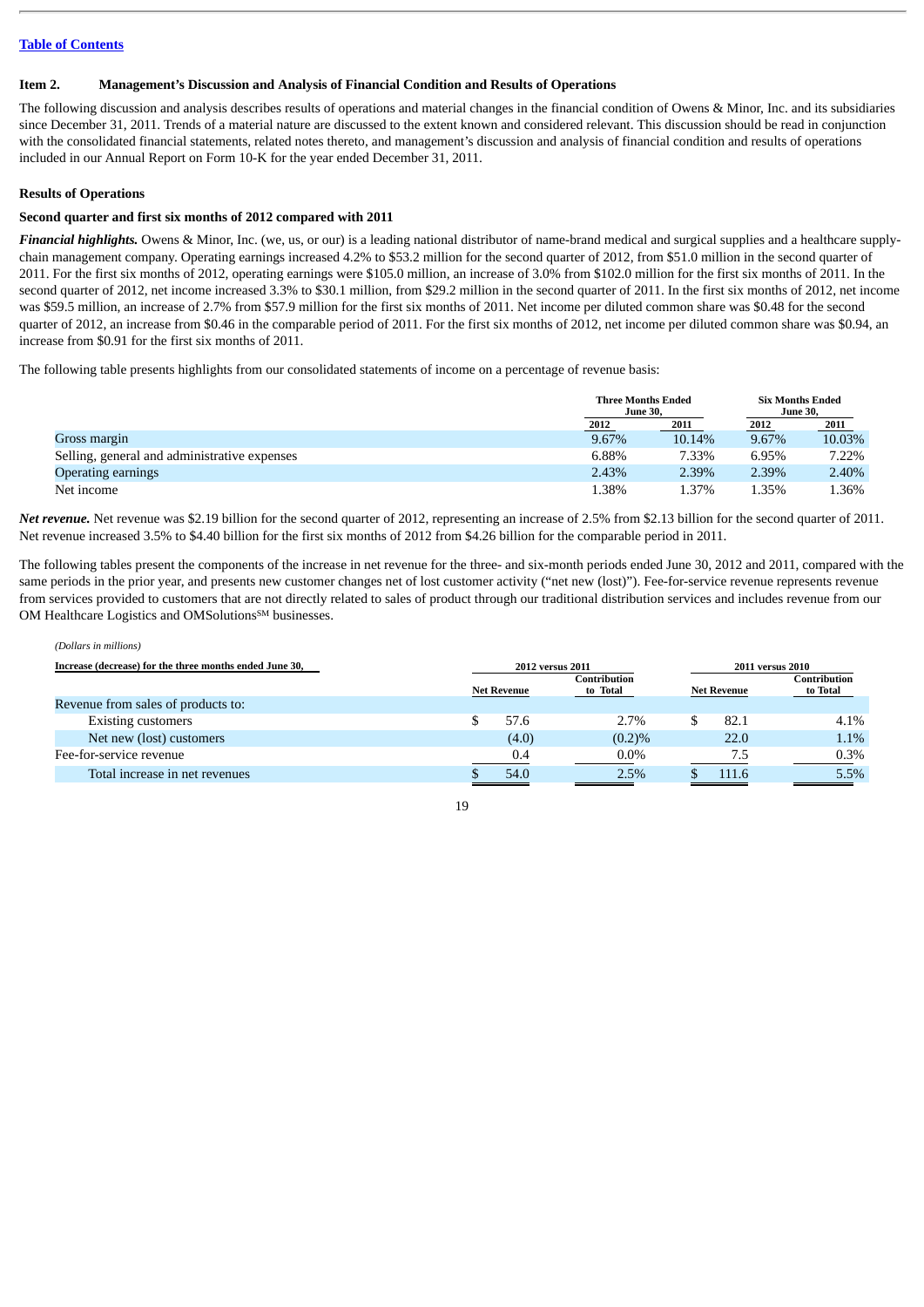*(Dollars in millions)*

| Increase for the six months ended June 30, |                    | 2012 versus 2011         | <b>2011 versus 2010</b> |                          |  |  |
|--------------------------------------------|--------------------|--------------------------|-------------------------|--------------------------|--|--|
|                                            | <b>Net Revenue</b> | Contribution<br>to Total | <b>Net Revenue</b>      | Contribution<br>to Total |  |  |
| Revenue from sales of products to:         |                    |                          |                         |                          |  |  |
| <b>Existing customers</b>                  | 113.6              | 2.7%                     | 215.9                   | 5.4%                     |  |  |
| Net new (lost) customers                   | 29.1               | 0.7%                     | 40.2                    | 1.0%                     |  |  |
| Fee-for-service revenue                    | 5.4                | 0.1%                     | 9.6                     | 0.3%                     |  |  |
| Total increase in net revenues             | 148.1              | 3.5%                     | 265.7                   | 6.7%                     |  |  |

*Gross margin.* Gross margin dollars decreased 2.2% to \$211.4 million for the second quarter of 2012 from \$216.1 million for the second quarter of 2011. Gross margin dollars decreased 0.3% to \$425.8 million for the first six months of 2012 from \$426.8 million for the same period of 2011.

The following tables present the components of the increase or decrease in gross margin for the three- and six-month periods ended June 30, 2012 and 2011. Gross margin primarily includes gross margin from customer contracts related to sales of product and contribution to gross margin relating to supplier incentives ("traditional distribution"), fees generated from other services, including OM Healthcare Logistics, OMSolutions and other supply-chain services that are not directly related to sales of product ("fee-for-service") and the effect of inventory valuation and other operational components, excluding the impact of applying the last-in first-out (LIFO) method ("other").

#### *(Dollars in millions)*

| Increase (decrease) for the three months ended June 30, |                        | 2012 versus 2011                                        | <b>2011 versus 2010</b> |                                                         |  |
|---------------------------------------------------------|------------------------|---------------------------------------------------------|-------------------------|---------------------------------------------------------|--|
|                                                         | <b>Gross</b><br>Margin | Impact on<br>gross margin<br>as a percent<br>of revenue | Gross<br><b>Margin</b>  | Impact on<br>gross margin<br>as a percent<br>of revenue |  |
| Gross margin components:                                |                        |                                                         |                         |                                                         |  |
| Traditional distribution                                | \$ (3.5)               | $(0.40)\%$                                              | \$9.8                   | $(0.03)\%$                                              |  |
| Fee-for-service                                         | 0.4                    | $0.00\%$                                                | 7.5                     | 0.33%                                                   |  |
| Provision for LIFO                                      | 0.0                    | $0.00\%$                                                | 0.2                     | 0.01%                                                   |  |
| Other                                                   | (1.5)                  | $(0.07)\%$                                              | (0.4)                   | $(0.02)\%$                                              |  |
| Total (decrease) increase in gross margin               | \$ (4.6)               | $(0.47)\%$                                              | \$17.1                  | 0.29%                                                   |  |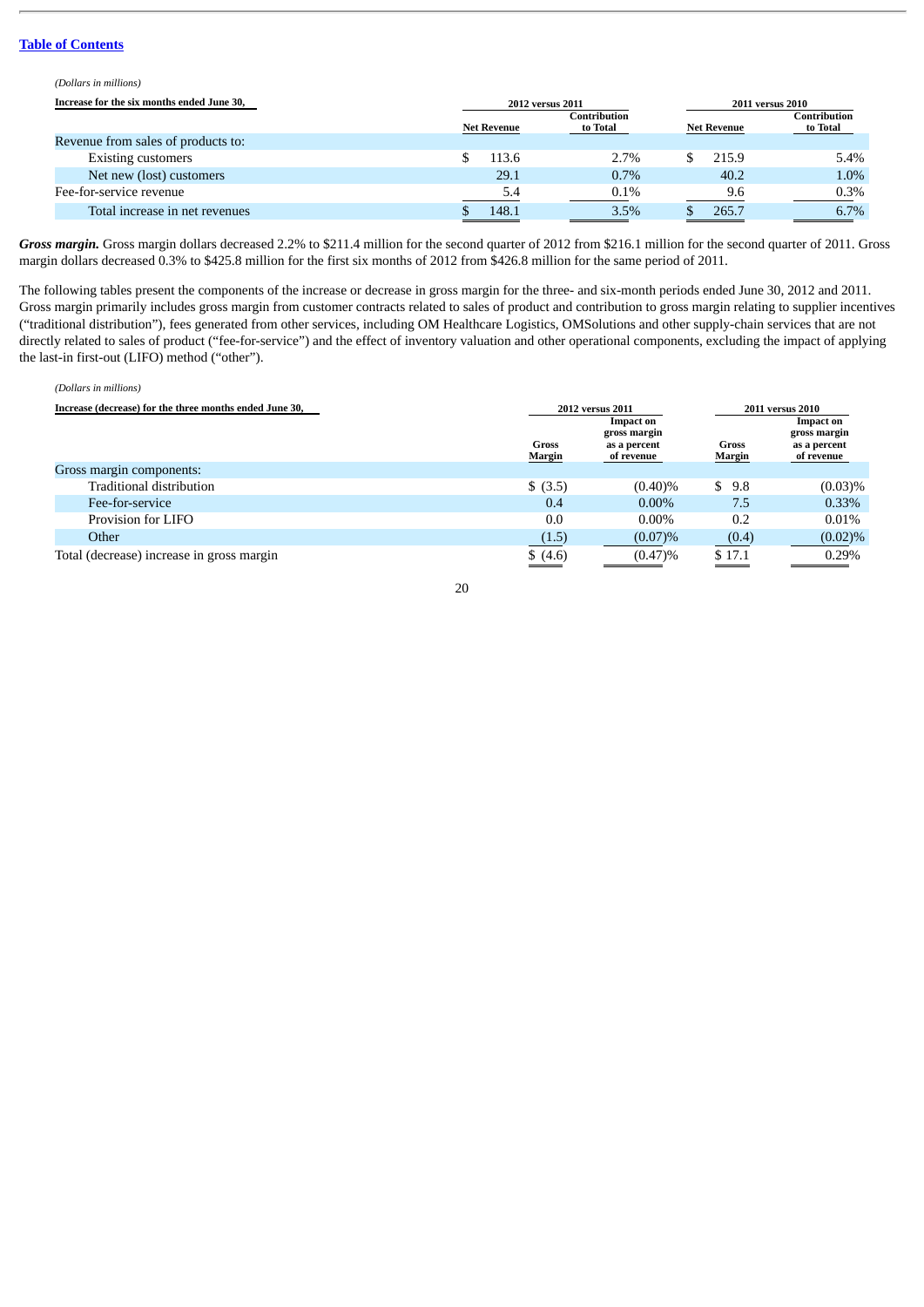*(Dollars in millions)*

| Increase (decrease) for the six months ended June 30, |                        | 2012 versus 2011                                               |                        | 2011 versus 2010                                        |
|-------------------------------------------------------|------------------------|----------------------------------------------------------------|------------------------|---------------------------------------------------------|
|                                                       | <b>Gross</b><br>Margin | <b>Impact on</b><br>gross margin<br>as a percent<br>of revenue | Gross<br><b>Margin</b> | Impact on<br>gross margin<br>as a percent<br>of revenue |
| Gross margin components:                              |                        |                                                                |                        |                                                         |
| Traditional distribution                              | \$(4.1)                | $(0.40)\%$                                                     | \$22.1                 | $(0.07)\%$                                              |
| Fee-for-service                                       | 5.4                    | $0.10\%$                                                       | 9.6                    | 0.19%                                                   |
| Provision for LIFO                                    | 6.0                    | 0.14%                                                          | (2.8)                  | $(0.05)\%$                                              |
| Other                                                 | (8.4)                  | $(0.20)\%$                                                     | 2.0                    | 0.04%                                                   |
| Total (decrease) increase in gross margin             | \$(1.1)                | $(0.36)\%$                                                     | \$30.9                 | 0.11%                                                   |

The declines in gross margin as a percentage of revenue in the first quarter and first six months of 2012 compared to the same period of 2011 primarily relate to changes in customer mix, including lower margin on new contracts with large integrated health networks and competitive pressures.

*Selling, general and administrative (SG&A) expenses.* SG&A expenses include labor, warehousing, handling and delivery costs associated with our distribution and third-party logistics services, as well as labor costs for our supply-chain consulting services. The costs to convert new customers to our information systems are generally incurred prior to the recognition of revenues from the new customers.

SG&A expenses decreased 3.86% to \$150.3 million for the second quarter of 2012, compared with \$156.3 million in the second quarter of 2011. SG&A expenses decreased by \$4.3 million for fee-for-service operations, including lower costs for our third-party logistics business that was converting a large new customer during the second quarter of 2011. SG&A expenses unrelated to fee-for-service operations declined \$1.8 million due to decreases resulting from our organizational realignment in the fourth quarter of 2011 and lower consulting and information technology outsourcing expenses, partially offset by greater warehouse and delivery expenses to support growth in business.

SG&A expenses decreased 0.5% to \$305.9 million for the first six months of 2012, compared with \$307.3 million for the first six months of 2011. SG&A expenses related to fee-for-service operations decreased \$0.7 million due to higher expenses in the first half of 2011 to support the conversion of new third-party logistics business. SG&A expenses unrelated to fee-for-service operations also decreased \$0.7 million despite an increase in revenue of \$142.7 million due to lower compensation and benefit costs driven by organizational realignment, lower consulting and outsourcing fees, and a lower provision for losses on accounts and notes receivable, partially offset by greater warehouse and delivery expenses to support growth in business.

*Depreciation and amortization expense.* Depreciation and amortization expense increased 3.23% to \$8.5 million from \$8.2 million for the second quarter and was approximately \$17.0 million for the first six months of 2012 and 2011. The second quarter increase is related to leasehold improvements and enhanced warehouse equipment technology, partially offset by lower amortization resulting from the expiration of noncompete agreements.

*Other operating income, net.* Net other operating income was \$0.6 million for the second quarter of 2012 compared to net other operating expense of \$0.5 million for the second quarter of 2011, including finance charge income of \$1.0 million and \$0.5 million, respectively. Net other operating income for the second quarter of 2012 includes \$0.6 million of legal and other expenses largely related to the planned acquisition of Movianto (see Recent Developments). Net other operating expense in the second quarter of 2011 was driven by costs of \$1.1 million primarily for the development of a model for partnering with new customers.

Net other operating income was \$2.2 million for the first six months of 2012 compared to net other operating expense of \$0.5 million for the comparable period of 2011, including finance charge income of \$2.1 million and \$1.4 million, respectively. Net other operating income for the first six months of 2011 includes costs of \$1.7 million primarily related to our efforts to develop a model for partnering with new customers.

*Operating earnings.* Operating earnings for the second quarter of 2012 increased 4.2% to \$53.2 million from \$51.0 million for the second quarter of 2011, and increased 3.0% in the first six months of 2012 to \$105.0 million compared with \$102.0 million in 2011. The increases in operating earnings for the second quarter and first six months of 2012 were primarily due to cost reduction efforts as well as lower corporate development expenses incurred in the 2012 periods, partially offset by decreases in gross margin.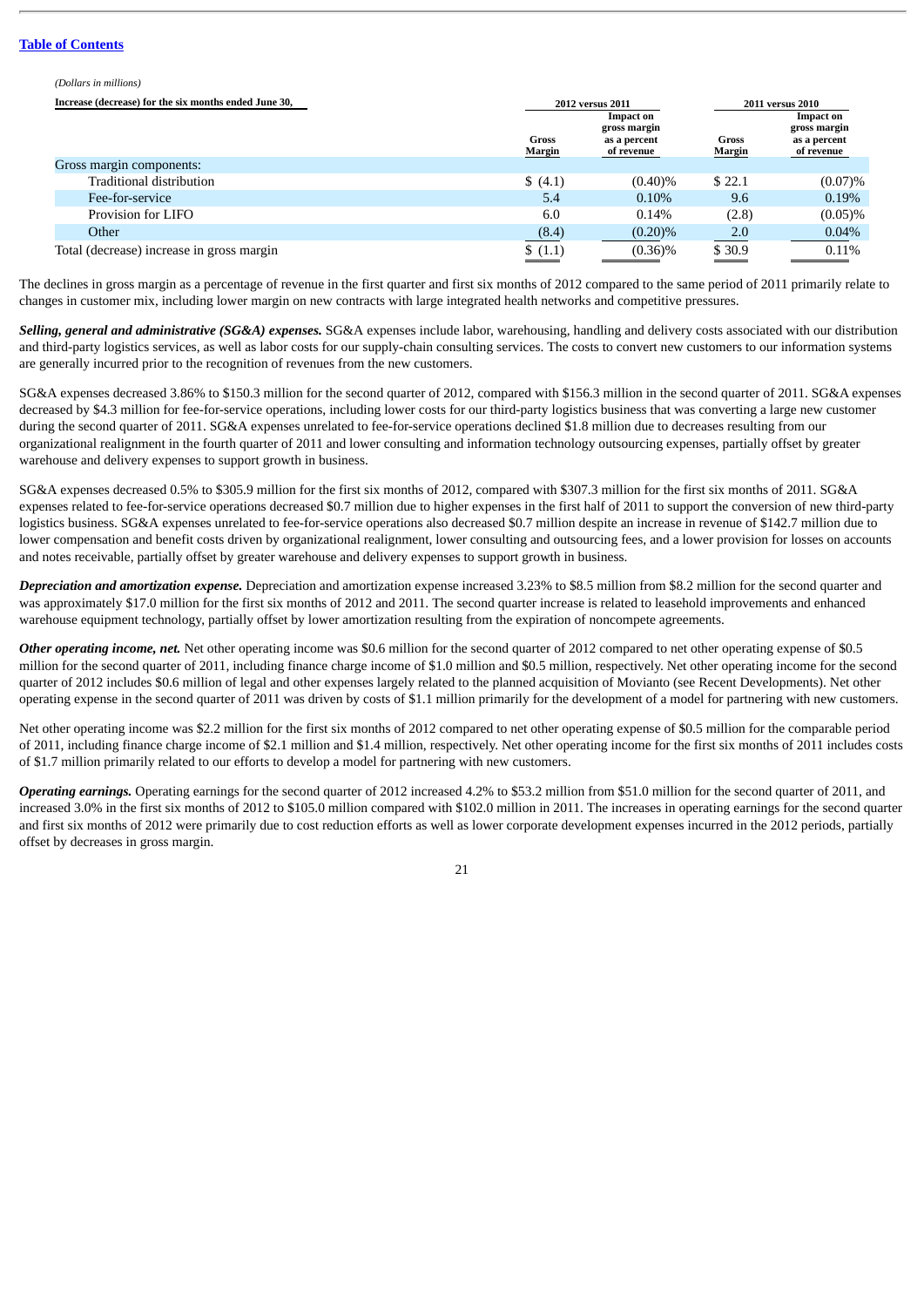*Interest expense, net***.** Interest expense, net of interest earned on cash balances, was \$3.5 million for the second quarter of 2012, as compared with \$3.0 million for the second quarter of 2011, and \$6.9 million for the first six months of 2012 as compared with \$6.7 million for the first six months of 2011. The following table presents the components of our effective interest rate and average total debt for the six month periods ended June 30, 2012 and 2011.

| (Dollars in millions)         |            |                 |
|-------------------------------|------------|-----------------|
| Six months ended June 30,     | 2012       | 2011            |
| Interest on senior notes      | 6.35%      | 6.35%           |
| Commitment and other fees     | 0.69%      | 0.68%           |
| Interest rate swaps           | $(1.09)\%$ | $(1.32)\%$      |
| Other, net of interest income | 0.54%      | 0.72%           |
| Total effective interest rate | 6.49%      | 6.43%           |
| Average total debt            | \$214.0    | ____<br>\$211.2 |
|                               |            |                 |

*Income taxes.* The provision for income taxes was \$19.6 million and \$38.7 million for the second quarter and first six months of 2012, compared to \$18.9 million and \$37.4 million for the comparable periods in 2011. The effective tax rate was 39.4% for the second quarter and first six months of 2012, compared to 39.3% and 39.2% for the comparable periods of 2011.

*Net income.* Net income increased to \$30.1 million for the second quarter of 2012 compared to \$29.2 million for the second quarter of 2011. Net income increased to \$59.5 million for the first six months of 2012 compared to \$57.9 million for the first six months of 2011. The increases are primarily due to increases in operating earnings.

### **Financial Condition, Liquidity and Capital Resources**

*Financial condition***.** Cash and cash equivalents increased to \$225 million at June 30, 2012 from \$136 million at December 31, 2011. Nearly all of our cash and cash equivalents are held in cash depository accounts with major banks in the United States or invested in high-quality, short-term liquid investments.

Accounts receivable, net of allowances, decreased 4.2% to \$485 million at June 30, 2012, from \$507 million at December 31, 2011. Accounts receivable days outstanding (DSO) was 19.5 days at June 30, 2012, and 20.7 days at December 31, 2011, based on three months' sales, and has ranged from 19.9 to 20.7 days over the prior four quarters.

Merchandise inventories decreased 7.1% to \$749 million at June 30, 2012, from \$806 million at December 31, 2011. Average inventory turnover was 10.8 in the second quarter of 2012, based on three months' cost of goods sold, and has ranged from 10.0 to 10.5 over the prior four quarters.

*Liquidity and capital expenditures.* The following table summarizes our consolidated statements of cash flows for the six months ended June 30, 2012 and 2011:

| (in millions)                                          |         |         |
|--------------------------------------------------------|---------|---------|
| Six months ended June 30,                              | 2012    | 2011    |
| Net cash provided by (used for) continuing operations: |         |         |
| <b>Operating activities</b>                            | \$142.7 | \$ 39.8 |
| Investing activities                                   | (18.0)  | (13.7)  |
| <b>Financing activities</b>                            | (35.7)  | (25.9)  |
| Net cash used for discontinued operations              |         | (0.2)   |
| Increase in cash and cash equivalents                  | \$89.0  |         |

Cash provided by operating activities was \$142.7 million in the first six months of 2012, compared to \$39.8 million for the same period of 2011. Cash from operating activities in the first six months of 2012 was a result of operating earnings, a decrease in merchandise inventories and a decrease in DSO of 1.2 days (favorable impact on cash of approximately \$29 million), partially offset by a decrease in accounts payable. Cash from operating activities in the first six months of 2011 was a result of operating earnings and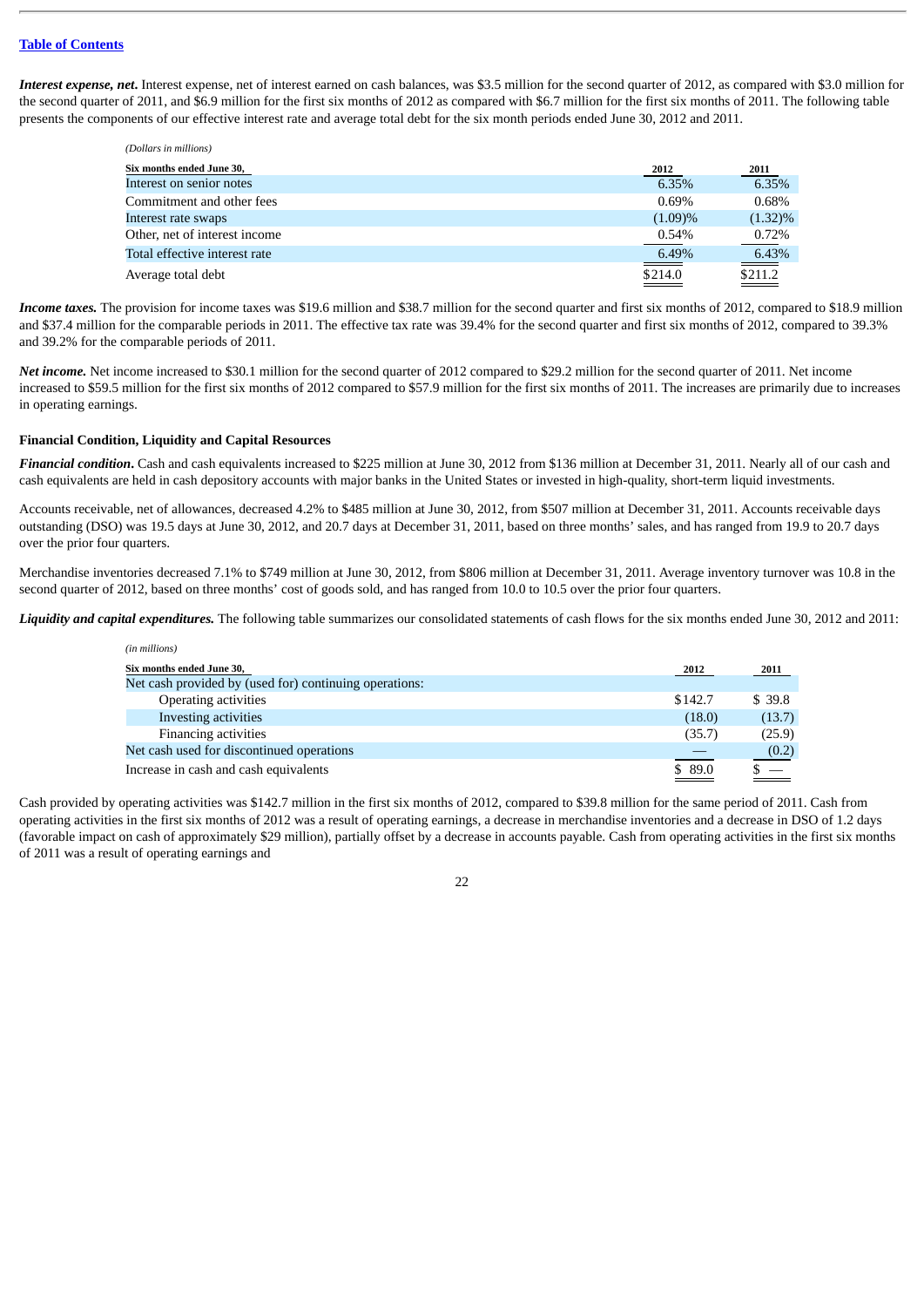an increase in accounts payable, partially offset by increases in accounts and notes receivable and merchandise inventories. We had a buildup of inventory levels during the fourth quarter of 2011 to support the conversion of large new customers. Inventories returned to normalized levels post-conversion in the first quarter of 2012.

Capital expenditures were \$18.2 million in the first six months of 2012, compared to \$13.7 million in the same period of 2011. Capital expenditures in 2012 primarily related to our operational efficiency initiatives, particularly initiatives relating to information technology enhancements. Capital expenditures in the first six months of 2011 primarily included warehouse equipment and technology for our distribution centers and third-party logistics facilities, as well as investments in certain customer-facing technologies.

Cash used for financing activities in the first six months of 2012 was \$35.7 million, compared to \$25.9 million in the first six months of 2011. During the first six months of 2012, we paid dividends of \$27.9 million, repurchased 256,607 common shares under a share repurchase program for \$7.5 million of cash, paid financing costs of \$1.3 million related to a new credit facility, and received proceeds of \$3.8 million from the exercise of stock options. During the first six months of 2011, we paid dividends of \$25.5 million, repurchased 151,581 common shares under a share repurchase program for \$5.1 million, and received proceeds of \$7.4 million from the exercise of stock options.

*Capital resources.* Our sources of liquidity include cash and cash equivalents and a revolving credit facility. On June 5, 2012, we entered into a five-year \$350 million Credit Agreement with Wells Fargo Bank, N.A., JPMorgan Chase Bank, N.A. and a syndicate of financial institutions (the Credit Agreement) expiring June 5, 2017. This agreement replaced an existing \$350 million credit agreement set to expire on June 7, 2013. Under the new credit facility, we have the ability to request two one-year extensions and to request an increase in aggregate commitments by up to \$150 million. The interest rate on the new credit facility, which is subject to adjustment quarterly, is based on the London Interbank Offered Rate (LIBOR), the Federal Funds Rate or the Prime Rate, plus an adjustment based on the better of our debt ratings or leverage ratio (Credit Spread) as defined by the Credit Agreement. We are charged a commitment fee of between 17.5 and 42.5 basis points on the unused portion of the facility. The terms of the Credit Agreement limit the amount of indebtedness that we may incur and require us to maintain ratios for leverage and interest coverage, including on a pro forma basis in the event of an acquisition. At June 30, 2012, we had no borrowings and letters of credit of \$5.0 million outstanding on the revolving credit facility, leaving \$345.0 million available for borrowing.

We may utilize the revolving credit facility for long-term strategic growth, capital expenditures, working capital and general corporate purposes. If we were unable to access the revolving credit facility, it could impact our ability to fund these needs. During the first six months of 2012, we had no borrowings or repayments under the credit facilities. Based on our leverage ratio at June 30, 2012, the interest rate under the new credit facility is LIBOR plus 1.375% . We have \$200 million of senior notes outstanding, which mature in 2016 and bear interest at 6.35%, payable semi-annually on April 15 and October 15. The revolving credit facility and senior notes contain cross-default provisions which could result in the acceleration of payments due in the event of default of either agreement. We believe we were in compliance with the debt covenants at June 30, 2012.

In the second quarter of 2012, we paid cash dividends on our outstanding common stock at the rate of \$0.22 per share, which represents a 10% increase over the rate of \$0.20 per share paid in the second quarter of 2011. We anticipate continuing to pay quarterly cash dividends in the future. However, the payment of future dividends remains within the discretion of the Board of Directors and will depend upon our results of operations, financial condition, capital requirements and other factors.

In February 2011, the Board of Directors authorized a share repurchase program of up to \$50 million of our outstanding common stock to be executed at the discretion of management over a three-year period, expiring in February 2014. During the second quarter of 2012, we repurchased approximately 131,952 shares at \$3.7 million under this program. The remaining amount authorized for repurchases under this program is \$26.4 million at June 30, 2012.

We believe available financing sources, including cash generated by operating activities and borrowings under the Revolving Credit Facility, will be sufficient to fund our working capital needs, capital expenditures, long-term strategic growth, payments under long-term debt and lease arrangements, payments of quarterly cash dividends, share repurchases and other cash requirements. While we believe that we will have the ability to meet our financing needs in the foreseeable future, changes in economic conditions may impact (i) the ability of financial institutions to meet their contractual commitments to us, (ii) the ability of our customers and suppliers to meet their obligations to us and/or (iii) our cost of borrowing.

#### **Recent Accounting Pronouncements**

For a discussion of recent accounting pronouncements, see Note 12 in the Notes to Consolidated Financial Statements, included in this Quarterly Report on Form 10-Q for the quarterly period ended on June 30, 2012.

#### **Recent Developments**

On July 20, 2012, we entered into master lease and technology agreements with Penske Truck Leasing Co., L.P. and Penske Logistics LLC ("Penske") to consolidate our national delivery fleet under one vendor. The master lease agreement, which is effective immediately, requires approximately \$63 million of minimum lease payments over the seven-year terms of the associated lease schedules, subject to certain cost adjustments. The technology services agreement, which is effective August 1, 2012, requires approximately \$5 million of payments over a 36 month term and may be terminated at any time with prior notice.

For a description of the planned Movianto acquisition, see Note 13 in the Notes to Consolidated Financial Statements, included in this Quarterly Report on Form 10-Q for the quarterly period ended on June 30, 2012. We expect to fund the purchase price of the Movianto transaction from cash on hand.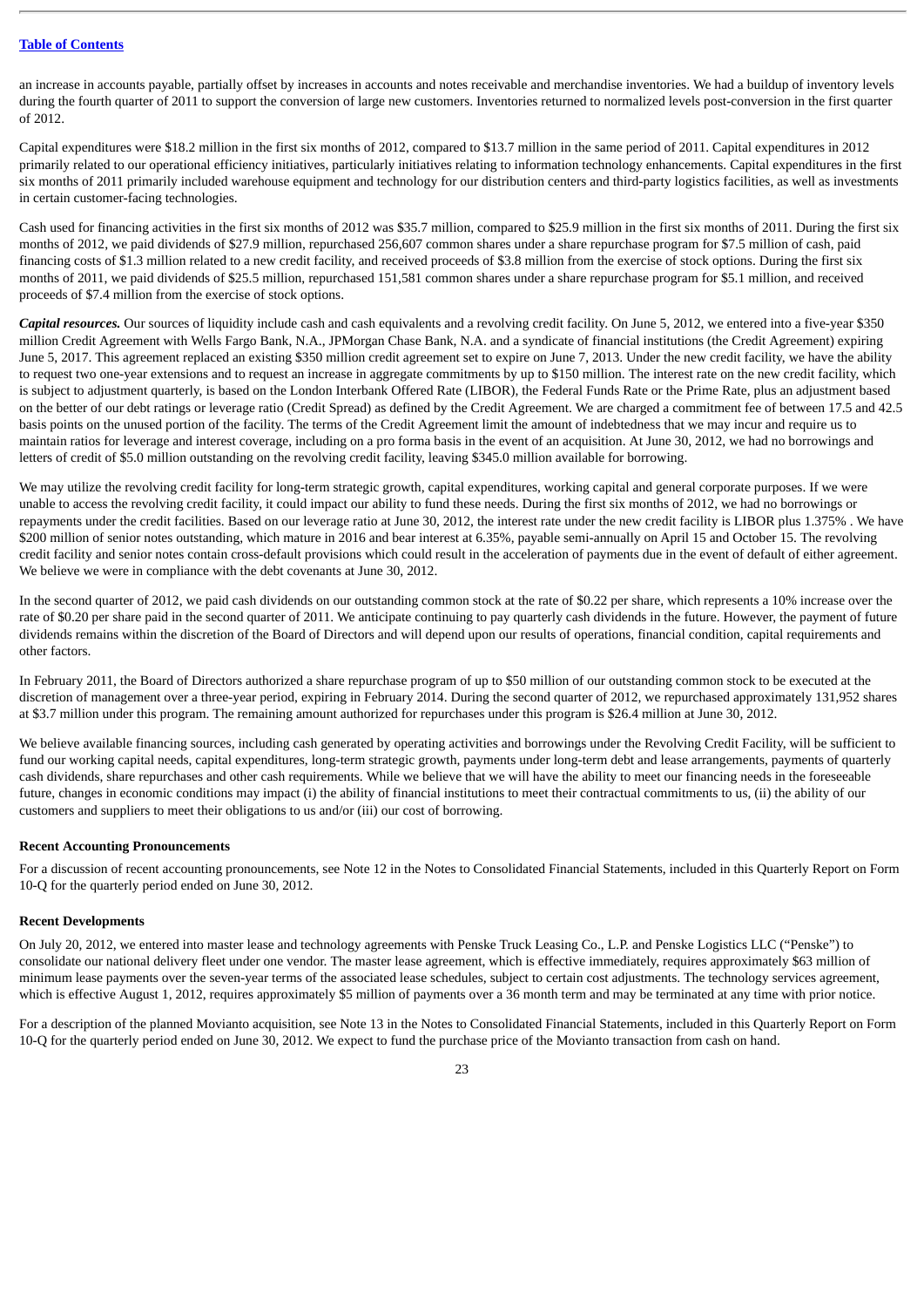#### **Forward-looking Statements**

Certain statements in this discussion constitute "forward-looking statements" within the meaning of the Private Securities Litigation Reform Act of 1995. Although we believe our expectations with respect to the forward-looking statements are based upon reasonable assumptions within the bounds of its knowledge of our business and operations, all forward-looking statements involve risks and uncertainties and, as a result, actual results could differ materially from those projected, anticipated or implied by these statements. Such forward-looking statements involve known and unknown risks, including, but not limited to:

- general economic and business conditions;
- our ability to implement strategic initiatives;
- the availability of and modifications to existing supplier funding programs and our ability to meet the terms to qualify for certain of these programs;
- our ability to adapt to changes in product pricing and other terms of purchase by suppliers of product;
- dependence on sales to certain customers;
- the ability of customers to meet financial commitments due to us;
- our ability to retain existing customers and the success of marketing and other programs in attracting new customers;
- changes in government regulations, including healthcare laws and regulations;
- changes in manufacturer preferences between direct sales and wholesale distribution;
- competition;
- changing trends in customer profiles and ordering patterns;
- our ability to meet customer demand for additional value-added services;
- our ability to meet performance targets specified by customer contracts under contractual commitments;
- access to special inventory buying opportunities;
- the ability of business partners and financial institutions to perform their contractual responsibilities;
- our ability to manage operating expenses and improve operational efficiencies in response to changing customer profiles;
- the effect of price volatility in the commodities markets, including fuel price fluctuations, on our operating costs and supplier product prices;
- our ability to continue to obtain financing at reasonable rates and to manage financing costs and interest rate risk;
- the risk that a decline in business volume or profitability could result in an impairment of goodwill or other long-lived assets;
- our ability to timely or adequately respond to technological advances in the medical supply industry;
- the risk that information systems are interrupted or damaged by unforeseen events or fail for any extended period of time;
- our ability to successfully identify, manage or integrate acquisitions;
- the costs associated with and outcome of outstanding and any future litigation, including product and professional liability claims; and
- the outcome of outstanding tax contingencies and legislative and tax proposals.

#### <span id="page-23-0"></span>**Item 3. Quantitative and Qualitative Disclosures About Market Risk**

We provide credit in the normal course of business to our customers and are exposed to losses resulting from nonpayment or delinquent payment by customers. We perform initial and ongoing credit evaluations of our customers and maintain reserves for estimated credit losses. We measure our performance in collecting customer accounts receivable in terms of days sales outstanding (DSO). Accounts receivable at June 30, 2012, were approximately \$485 million, and DSO at June 30, 2012, was 19.5 days, based on three months' sales. A hypothetical increase (decrease) in DSO of one day would result in a decrease (increase) in our cash balances, an increase (decrease) in borrowings against our revolving credit facility, or a combination thereof, of approximately \$24 million.

We are exposed to market risk from changes in interest rates related to our revolving credit facility. We had no outstanding borrowings and \$5.0 million in letters of credit under the revolving credit facility at June 30, 2012. A hypothetical increase in interest rates of 100 basis points would result in a potential reduction in future pre-tax earnings of approximately \$0.1 million per year for every \$10 million of outstanding borrowings under the revolving credit facility.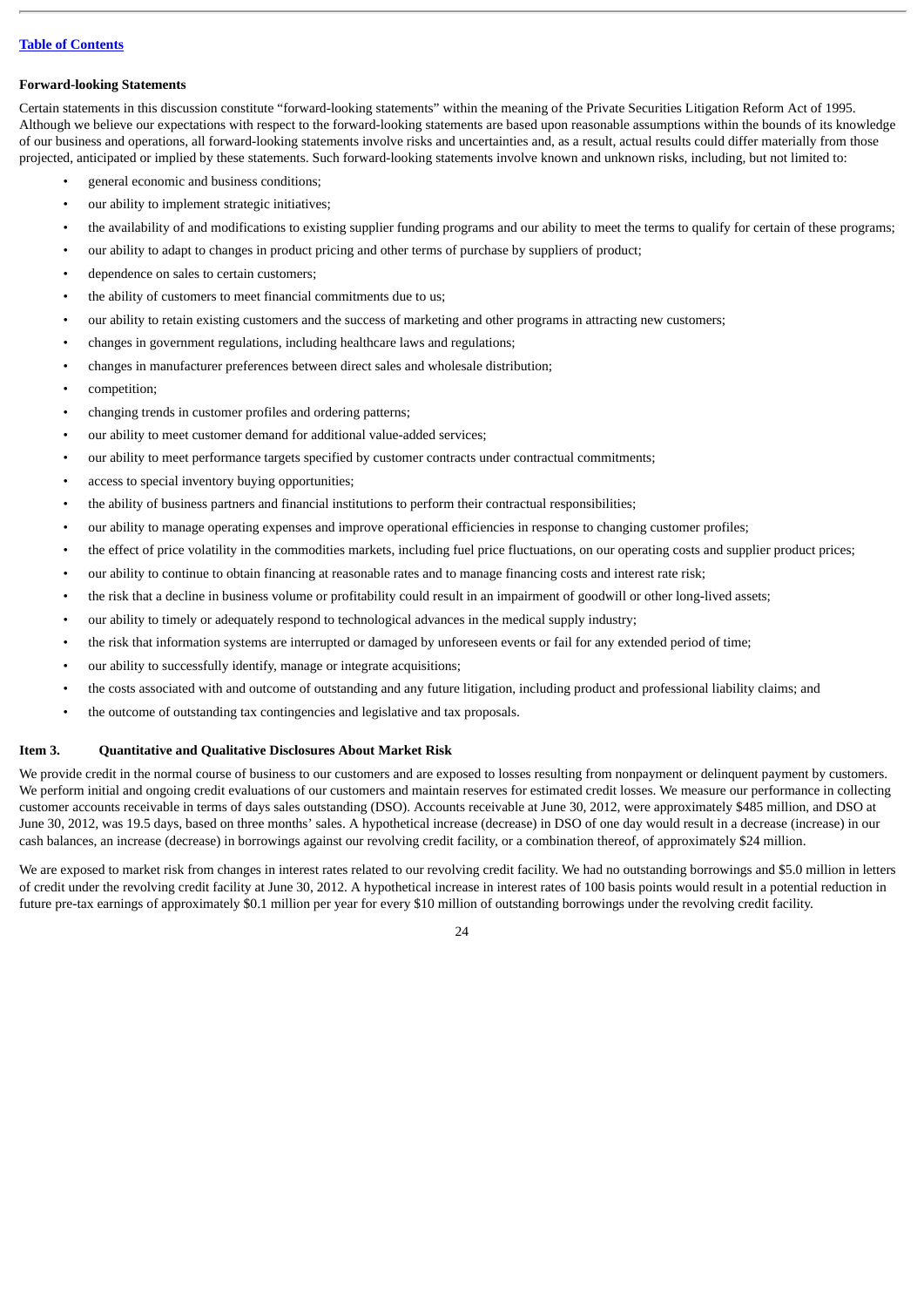Due to the nature of our distribution services, which generally include delivery of product to specified locations, we are exposed to potential volatility in fuel prices. The price of fuel fluctuates due to market conditions generally outside of our control. Increased fuel costs may have a negative impact on our results of operations by increasing the costs we incur to deliver product, either through utilizing our own fleet or third-party carriers.

We estimate that approximately \$460,000 of an increase in delivery costs for the first half of 2012 was related to increases in diesel prices. We benchmark our diesel fuel purchase prices against the U.S. Weekly Retail On-Highway Diesel Prices (the "Diesel Benchmark Price") as quoted on the website of the U.S. Energy Information Administration. The Diesel Benchmark Price averaged \$3.96 per gallon for six months ended June 30, 2012, representing an increase of 3.9% from \$3.81 per gallon for the same period in 2011. Accordingly, on an annualized basis and based on the quantity of fuel purchased in the first half of 2012, we estimate that every 10 cents per gallon increase (decrease) in the Diesel Benchmark Price decreases (increases) our operating earnings by approximately \$600,000, excluding the effect of mitigating strategies. Our strategies for helping to mitigate our exposure to changing fuel prices include the use of fuel surcharges, activity-based pricing and fixed-price contracts with suppliers.

On January 31, 2012, we entered into a fixed-price purchase agreement with one of our diesel fuel suppliers for approximately one-third of our anticipated fuel usage for 2012 at an equivalent Diesel Benchmark Price of \$3.90 per gallon.

### <span id="page-24-0"></span>**Item 4. Controls and Procedures**

We carried out an evaluation, with the participation of management, including our principal executive officer and principal financial officer, of the effectiveness of our disclosure controls and procedures (pursuant to Rule 13a-15(e) under the Securities Exchange Act of 1934, as amended) as of the end of the period covered by this report. Based upon that evaluation, the principal executive officer and principal financial officer concluded that our disclosure controls and procedures were effective as of June 30, 2012. There has been no change in our internal control over financial reporting during the quarter ended June 30, 2012, that has materially affected, or is reasonably likely to materially affect, our internal control over financial reporting.

#### **Part II. Other Information**

### <span id="page-24-1"></span>**Item 1. Legal Proceedings**

Certain legal proceedings pending against us are described in our Annual Report on Form 10-K for the year ended December 31, 2011. Through June 30, 2012, there have been no material developments in any legal proceedings reported in such Annual Report.

#### <span id="page-24-2"></span>**Item 1A. Risk Factors**

Certain risk factors that we believe could affect our business and prospects are described in our Annual Report on Form 10-K for the year ended December 31, 2011. Through June 30, 2012, there have been no material changes in the risk factors described in such Annual Report.

### <span id="page-24-3"></span>**Item 2. Unregistered Sales of Equity Securities, Use of Proceeds and Issuer Purchases of Equity Securities.**

In February 2011, our Board of Directors authorized a share repurchase program of up to \$50 million of our outstanding common stock to be executed at the discretion of management over a three-year period, expiring in February 2014. The program is intended to offset shares issued in conjunction with our stock incentive plan and may be suspended or discontinued at any time. During the second quarter of 2012, we repurchased in open-market transactions and retired 131,952 shares of our common stock for an aggregate of \$3.7 million, or an average price per share of \$28.42. The following table summarizes share repurchase activity by month during the second quarter of 2012.

| <b>Period</b> | <b>Total number of</b><br>shares<br>purchased | Average price<br>paid per share | <b>Total number of shares</b><br>purchased as part of a<br>publicly announced<br>program | Maximum dollar value<br>of shares that may yet<br>be purchased under the<br>program |
|---------------|-----------------------------------------------|---------------------------------|------------------------------------------------------------------------------------------|-------------------------------------------------------------------------------------|
| April 2012    | 5,000                                         | 29.37                           | 5,000                                                                                    | 29,978,751<br>D                                                                     |
| May 2012      | 110.000                                       | 28.36                           | 110,000                                                                                  | 26,858,814                                                                          |
| June 2012     | 16,952                                        | 28.52                           | 16.952                                                                                   | 26,375,628                                                                          |
| Total         | 131,952                                       |                                 | 131,952                                                                                  |                                                                                     |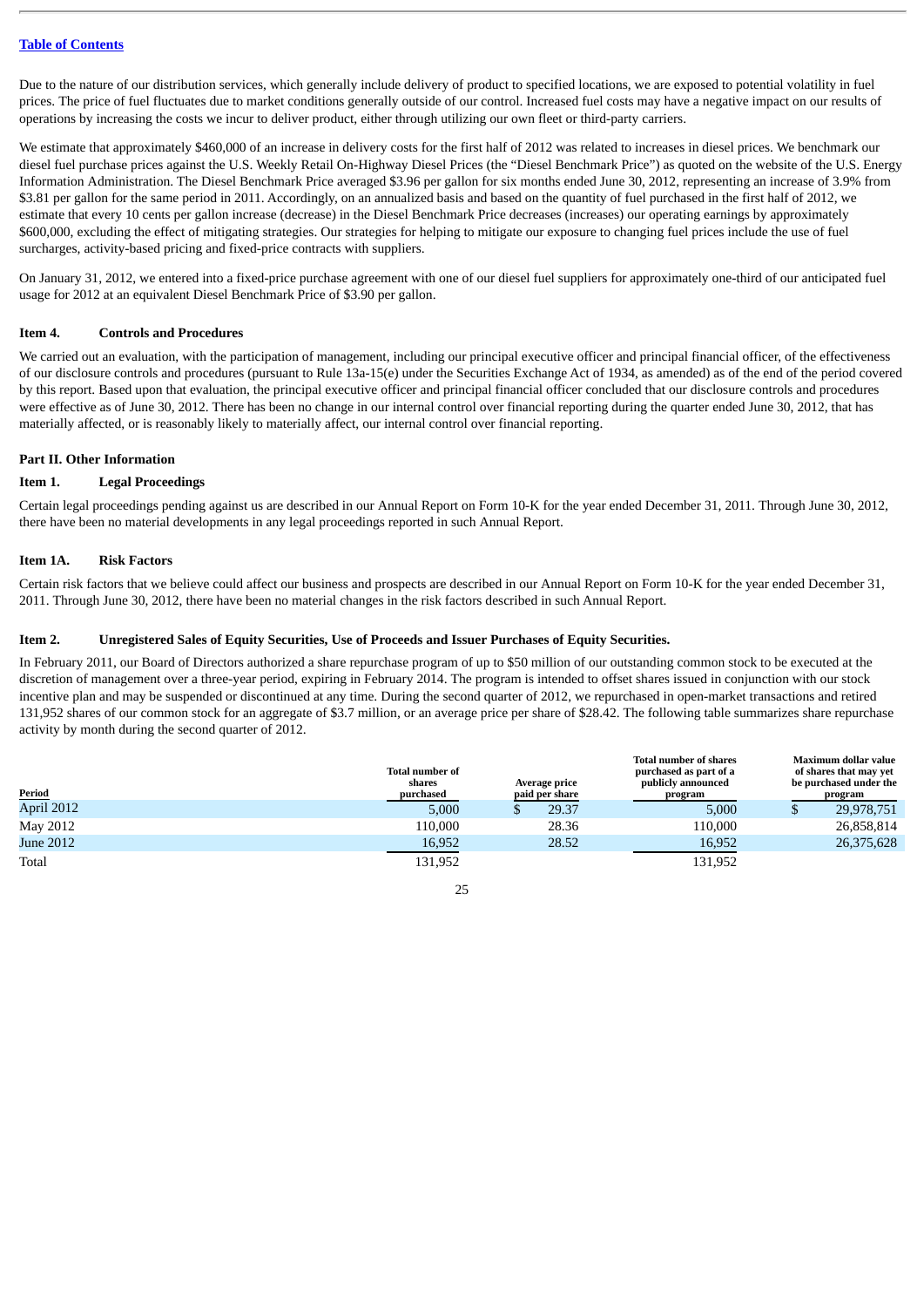<span id="page-25-0"></span>

| Item 6. | <b>Exhibits</b> |
|---------|-----------------|
|         |                 |

(a) Exhibits

- 10.1 Form of Credit Agreement dated as of June 5, 2012 by and among Owens & Minor Distribution, Inc. and Owens & Minor Medical, Inc, as Borrowers, Owens & Minor, Inc and certain of its domestic subsidiaries, as Guarantors, Wells Fargo, N.A., as Administrative Agent, JP Morgan Chase, N.A., as Syndication Agent and a syndication of banks as specified on the signature pages thereof (incorporated by reference to the Company's Current Report on Form 8-K, Exhibit 10.1, dated June 8, 2012).
- 31.1 Certification of Chief Executive Officer pursuant to Rule 13a-14(a) under the Securities Exchange Act of 1934, as adopted pursuant to Section 302 of the Sarbanes- Oxley Act of 2002.
- 31.2 Certification of Chief Financial Officer pursuant to Rule 13a-14(a) under the Securities Exchange Act of 1934, as adopted pursuant to Section 302 of the Sarbanes- Oxley Act of 2002.
- 32.1 Certification of Chief Executive Officer pursuant to 18 U.S.C. Section 1350, as adopted pursuant to Section 906 of the Sarbanes-Oxley Act of 2002.
- 32.2 Certification of Chief Financial Officer pursuant to 18 U.S.C. Section 1350, as adopted pursuant to Section 906 of the Sarbanes-Oxley Act of 2002.
- 101.INS XBRL Instance Document
- 101.SCH XBRL Taxonomy Extension Schema Document
- 101.CAL XBRL Taxonomy Extension Calculation Linkbase Document
- 101.DEF XBRL Taxonomy Definition Linkbase Document
- 101.LAB XBRL Taxonomy Extension Label Linkbase Document
- 101.PRE XBRL Taxonomy Extension Presentation Linkbase Document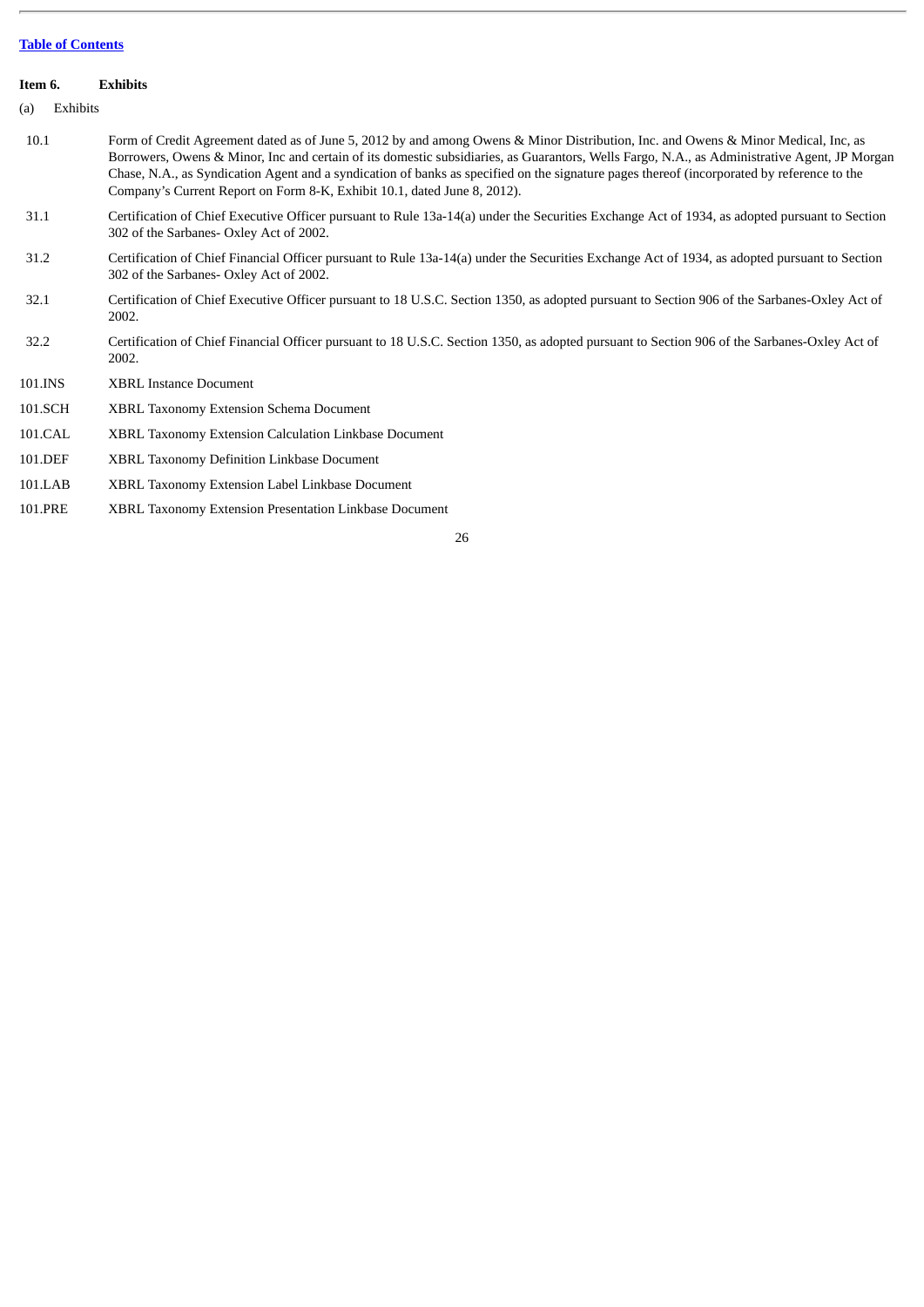### **SIGNATURES**

Pursuant to the requirements of the Securities Exchange Act of 1934, the Registrant has duly caused this report to be signed on its behalf by the undersigned thereunto duly authorized.

Date: July 27, 2012 /s/ Craig R. Smith

Owens & Minor, Inc. (Registrant)

Craig R. Smith President & Chief Executive Officer

Date: July 27, 2012 /s/ D. Andrew Edwards

D. Andrew Edwards Vice President, Controller & Interim Chief Financial Officer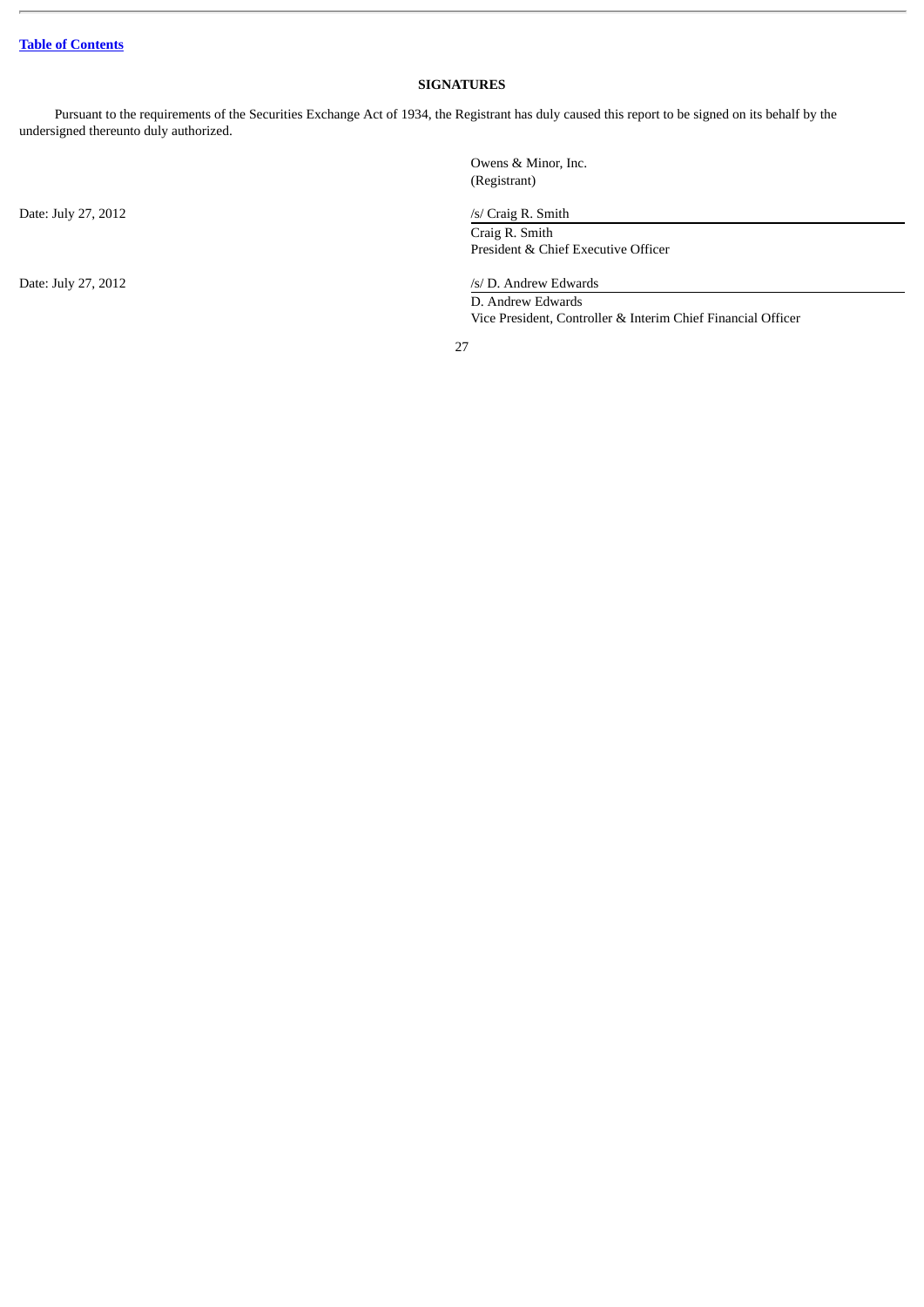### **Exhibits Filed with SEC**

| Exhibit# |                                                                                                                                                                                                                                                                                                                                                                                                                                                                                                              |
|----------|--------------------------------------------------------------------------------------------------------------------------------------------------------------------------------------------------------------------------------------------------------------------------------------------------------------------------------------------------------------------------------------------------------------------------------------------------------------------------------------------------------------|
| 10.1     | Form of Credit Agreement dated as of June 5, 2012 by and among Owens & Minor Distribution, Inc. and Owens & Minor Medical, Inc. as<br>Borrowers, Owens & Minor, Inc and certain of its domestic subsidiaries, as Guarantors, Wells Fargo, N.A., as Administrative Agent, JP Morgan<br>Chase, N.A., as Syndication Agent and a syndication of banks as specified on the signature pages thereof (incorporated by reference to the<br>Company's Current Report on Form 8-K, Exhibit 10.1, dated June 8, 2012). |
| 31.1     | Certification of Chief Executive Officer pursuant to Rule 13a-14(a) under the Securities Exchange Act of 1934, as adopted pursuant to Section<br>302 of the Sarbanes-Oxley Act of 2002.                                                                                                                                                                                                                                                                                                                      |
| 31.2     | Certification of Chief Financial Officer pursuant to Rule 13a-14(a) under the Securities Exchange Act of 1934, as adopted pursuant to Section<br>302 of the Sarbanes-Oxley Act of 2002.                                                                                                                                                                                                                                                                                                                      |
| 32.1     | Certification of Chief Executive Officer pursuant to 18 U.S.C. Section 1350, as adopted pursuant to Section 906 of the Sarbanes-Oxley Act of<br>2002.                                                                                                                                                                                                                                                                                                                                                        |
| 32.2     | Certification of Chief Financial Officer pursuant to 18 U.S.C. Section 1350, as adopted pursuant to Section 906 of the Sarbanes-Oxley Act of<br>2002.                                                                                                                                                                                                                                                                                                                                                        |
| 101.INS  | <b>XBRL Instance Document</b>                                                                                                                                                                                                                                                                                                                                                                                                                                                                                |
| 101.SCH  | XBRL Taxonomy Extension Schema Document                                                                                                                                                                                                                                                                                                                                                                                                                                                                      |
| 101.CAL  | XBRL Taxonomy Extension Calculation Linkbase Document                                                                                                                                                                                                                                                                                                                                                                                                                                                        |
| 101.DEF  | XBRL Taxonomy Definition Linkbase Document                                                                                                                                                                                                                                                                                                                                                                                                                                                                   |
| 101.LAB  | XBRL Taxonomy Extension Label Linkbase Document                                                                                                                                                                                                                                                                                                                                                                                                                                                              |

101.PRE XBRL Taxonomy Extension Presentation Linkbase Document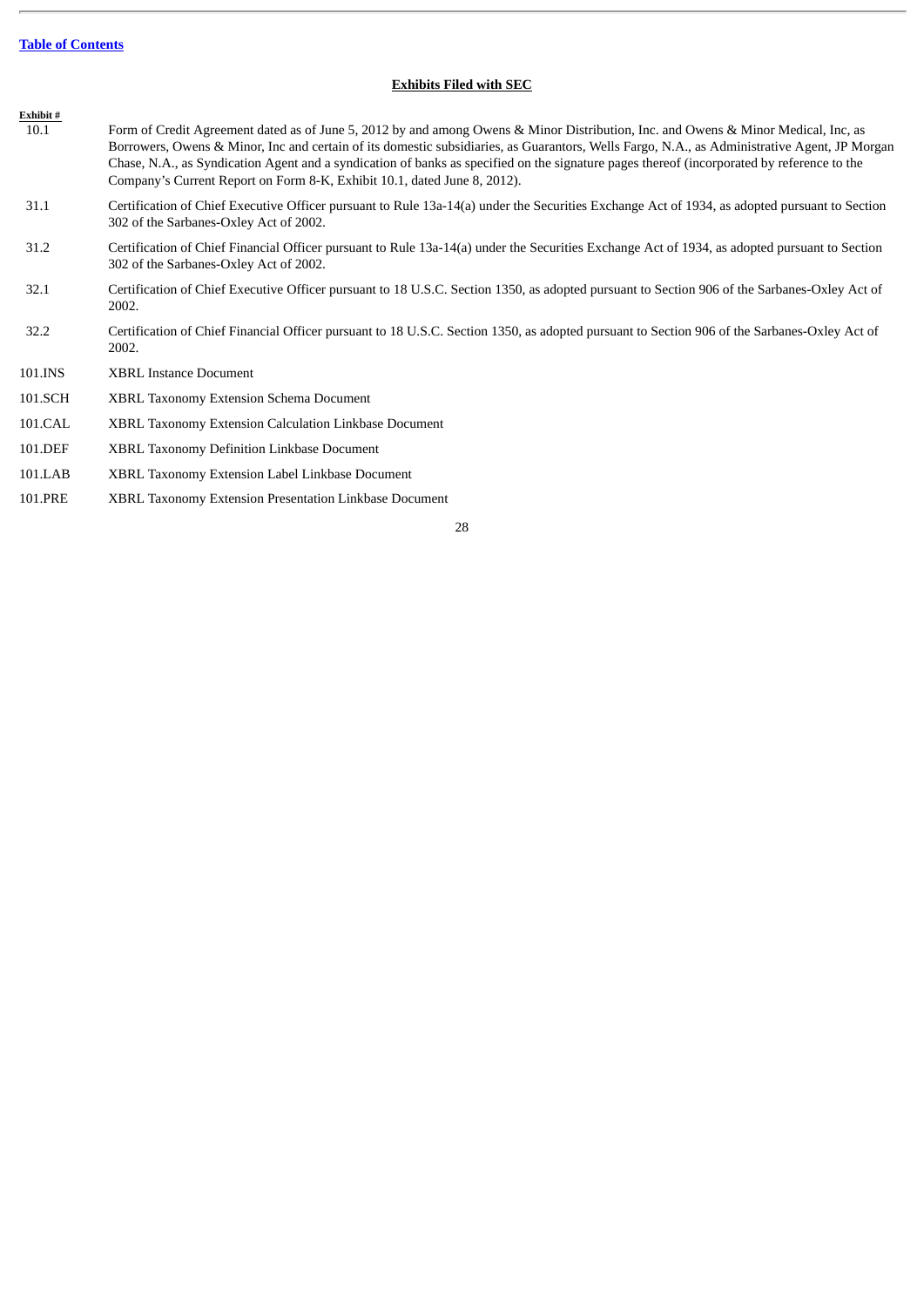### **CERTIFICATION PURSUANT TO RULE 13a-14(a) UNDER THE SECURITIES EXCHANGE ACT OF 1934, AS ADOPTED PURSUANT TO SECTION 302 OF THE SARBANES-OXLEY ACT OF 2002**

I, Craig R. Smith, certify that:

- 1. I have reviewed this Quarterly Report on Form 10-Q for the quarter ended June 30, 2012, of Owens & Minor, Inc.;
- 2. Based on my knowledge, this report does not contain any untrue statement of a material fact or omit to state a material fact necessary to make the statements made, in light of the circumstances under which such statements were made, not misleading with respect to the period covered by this report;
- 3. Based on my knowledge, the financial statements, and other financial information included in this report, fairly present in all material respects the financial condition, results of operations and cash flows of the registrant as of, and for, the periods presented in this report;
- 4. The registrant's other certifying officer and I are responsible for establishing and maintaining disclosure controls and procedures (as defined in Exchange Act Rules 13a-15(e) and 15d-15(e)) and internal control over financial reporting (as defined in Exchange Act Rules 13a-15(f) and 15d-15(f)) for the registrant and have:
	- a) Designed such disclosure controls and procedures, or caused such disclosure controls and procedures to be designed under our supervision, to ensure that material information relating to the registrant, including its consolidated subsidiaries, is made known to us by others within those entities, particularly during the period in which this report is being prepared;
	- b) Designed such internal control over financial reporting, or caused such internal control over financial reporting to be designed under our supervision, to provide reasonable assurance regarding the reliability of financial reporting and the preparation of financial statements for external purposes in accordance with generally accepted accounting principles;
	- c) Evaluated the effectiveness of the registrant's disclosure controls and procedures and presented in this report our conclusions about the effectiveness of the disclosure controls and procedures, as of the end of the period covered by this report based on such evaluation; and
	- d) Disclosed in this report any change in the registrant's internal control over financial reporting that occurred during the registrant's most recent fiscal quarter (the registrant's fourth fiscal quarter in the case of an annual report) that has materially affected, or is reasonably likely to materially affect, the registrant's internal control over financial reporting; and
- 5. The registrant's other certifying officer and I have disclosed, based on our most recent evaluation of internal control over financial reporting, to the registrant's auditors and the audit committee of the registrant's board of directors (or persons performing the equivalent functions):
	- a) All significant deficiencies and material weaknesses in the design or operation of internal control over financial reporting which are reasonably likely to adversely affect the registrant's ability to record, process, summarize and report financial information; and
	- b) Any fraud, whether or not material, that involves management or other employees who have a significant role in the registrant's internal control over financial reporting.

Date: July 27, 2012

/s/ Craig R. Smith Craig R. Smith Chief Executive Officer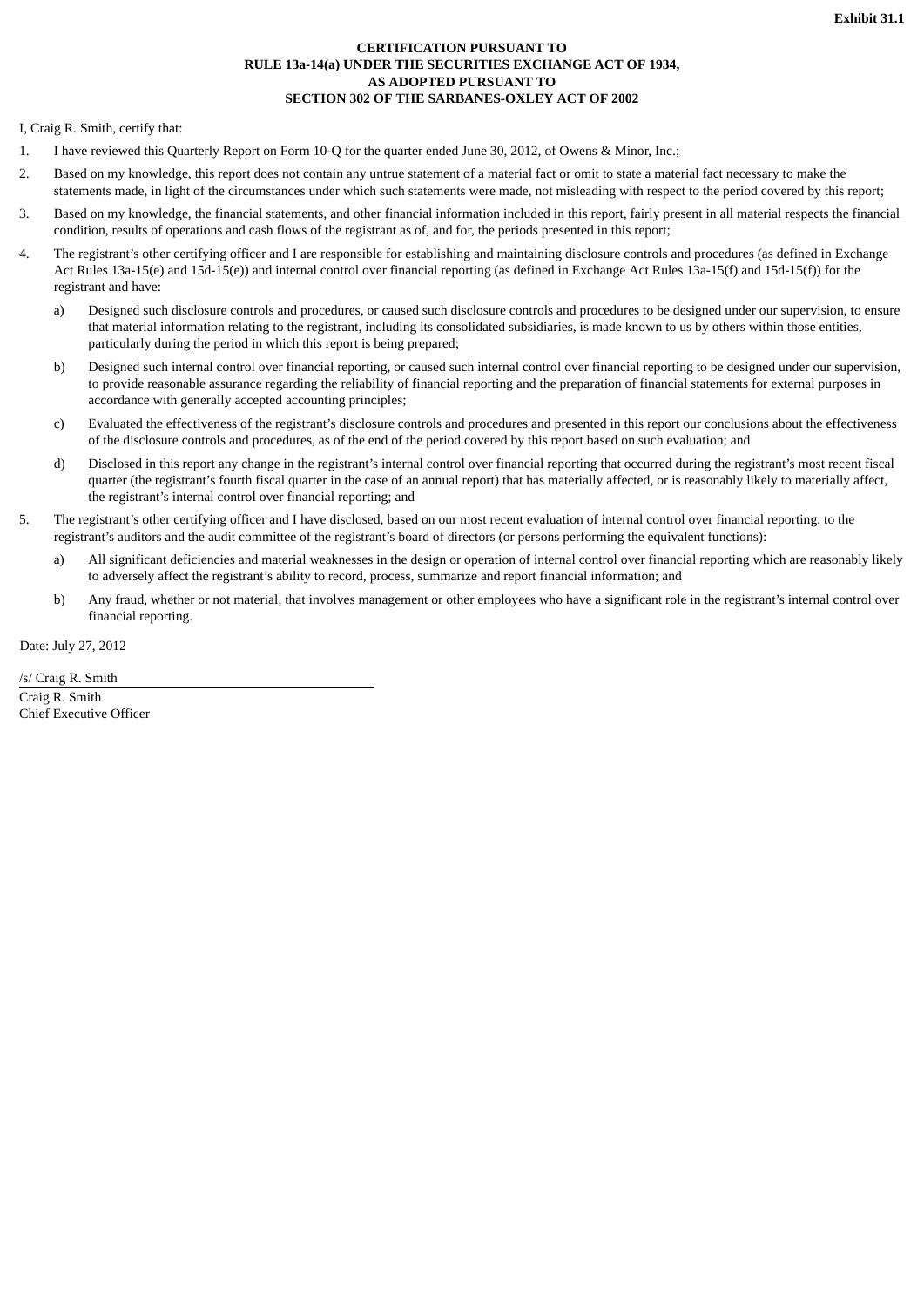### **CERTIFICATION PURSUANT TO RULE 13a-14(a) UNDER THE SECURITIES EXCHANGE ACT OF 1934, AS ADOPTED PURSUANT TO SECTION 302 OF THE SARBANES-OXLEY ACT OF 2002**

I, D. Andrew Edwards, certify that:

- 1. I have reviewed this Quarterly Report on Form 10-Q for the quarter ended June 30, 2012, of Owens & Minor, Inc.;
- 2. Based on my knowledge, this report does not contain any untrue statement of a material fact or omit to state a material fact necessary to make the statements made, in light of the circumstances under which such statements were made, not misleading with respect to the period covered by this report;
- 3. Based on my knowledge, the financial statements, and other financial information included in this report, fairly present in all material respects the financial condition, results of operations and cash flows of the registrant as of, and for, the periods presented in this report;
- 4. The registrant's other certifying officer and I are responsible for establishing and maintaining disclosure controls and procedures (as defined in Exchange Act Rules 13a-15(e) and 15d-15(e)) and internal control over financial reporting (as defined in Exchange Act Rules 13a-15(f) and 15d-15(f)) for the registrant and have:
	- a) Designed such disclosure controls and procedures, or caused such disclosure controls and procedures to be designed under our supervision, to ensure that material information relating to the registrant, including its consolidated subsidiaries, is made known to us by others within those entities, particularly during the period in which this report is being prepared;
	- b) Designed such internal control over financial reporting, or caused such internal control over financial reporting to be designed under our supervision, to provide reasonable assurance regarding the reliability of financial reporting and the preparation of financial statements for external purposes in accordance with generally accepted accounting principles;
	- c) Evaluated the effectiveness of the registrant's disclosure controls and procedures and presented in this report our conclusions about the effectiveness of the disclosure controls and procedures, as of the end of the period covered by this report based on such evaluation; and
	- d) Disclosed in this report any change in the registrant's internal control over financial reporting that occurred during the registrant's most recent fiscal quarter (the registrant's fourth fiscal quarter in the case of an annual report) that has materially affected, or is reasonably likely to materially affect, the registrant's internal control over financial reporting; and
- 5. The registrant's other certifying officer and I have disclosed, based on our most recent evaluation of internal control over financial reporting, to the registrant's auditors and the audit committee of the registrant's board of directors (or persons performing the equivalent functions):
	- a) All significant deficiencies and material weaknesses in the design or operation of internal control over financial reporting which are reasonably likely to adversely affect the registrant's ability to record, process, summarize and report financial information; and
	- b) Any fraud, whether or not material, that involves management or other employees who have a significant role in the registrant's internal control over financial reporting.

Date: July 27, 2012

/s/ D. Andrew Edwards

D. Andrew Edwards Interim Chief Financial Officer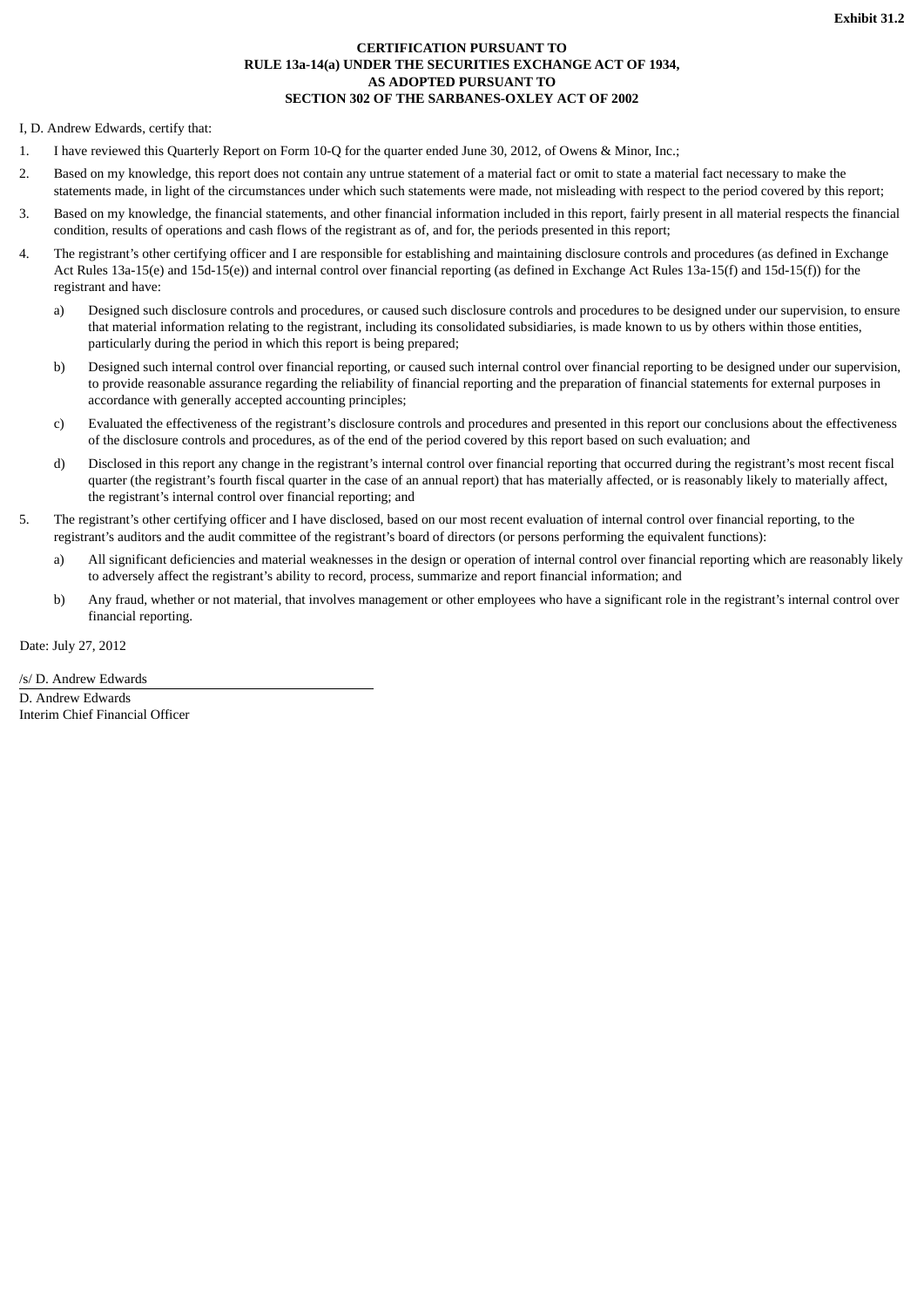### **CERTIFICATION PURSUANT TO 18 U.S.C. SECTION 1350, AS ADOPTED PURSUANT TO SECTION 906 OF THE SARBANES-OXLEY ACT OF 2002**

In connection with the Quarterly Report of Owens & Minor, Inc. (the "Company") on Form 10-Q for the period ended June 30, 2012, as filed with the Securities and Exchange Commission on the date hereof (the "Report"), I, Craig R. Smith, Chief Executive Officer of the Company, certify, pursuant to 18 U.S.C. Section 1350, as adopted pursuant to Section 906 of the Sarbanes-Oxley Act of 2002, that to the best of my knowledge:

(1) The Report fully complies with the requirements of Section 13(a) or 15(d) of the Securities Exchange Act of 1934, as amended; and

(2) The information contained in the Report fairly presents, in all material respects, the financial condition and results of operations of the Company.

/s/ Craig R. Smith

Craig R. Smith Chief Executive Officer Owens & Minor, Inc.

July 27, 2012